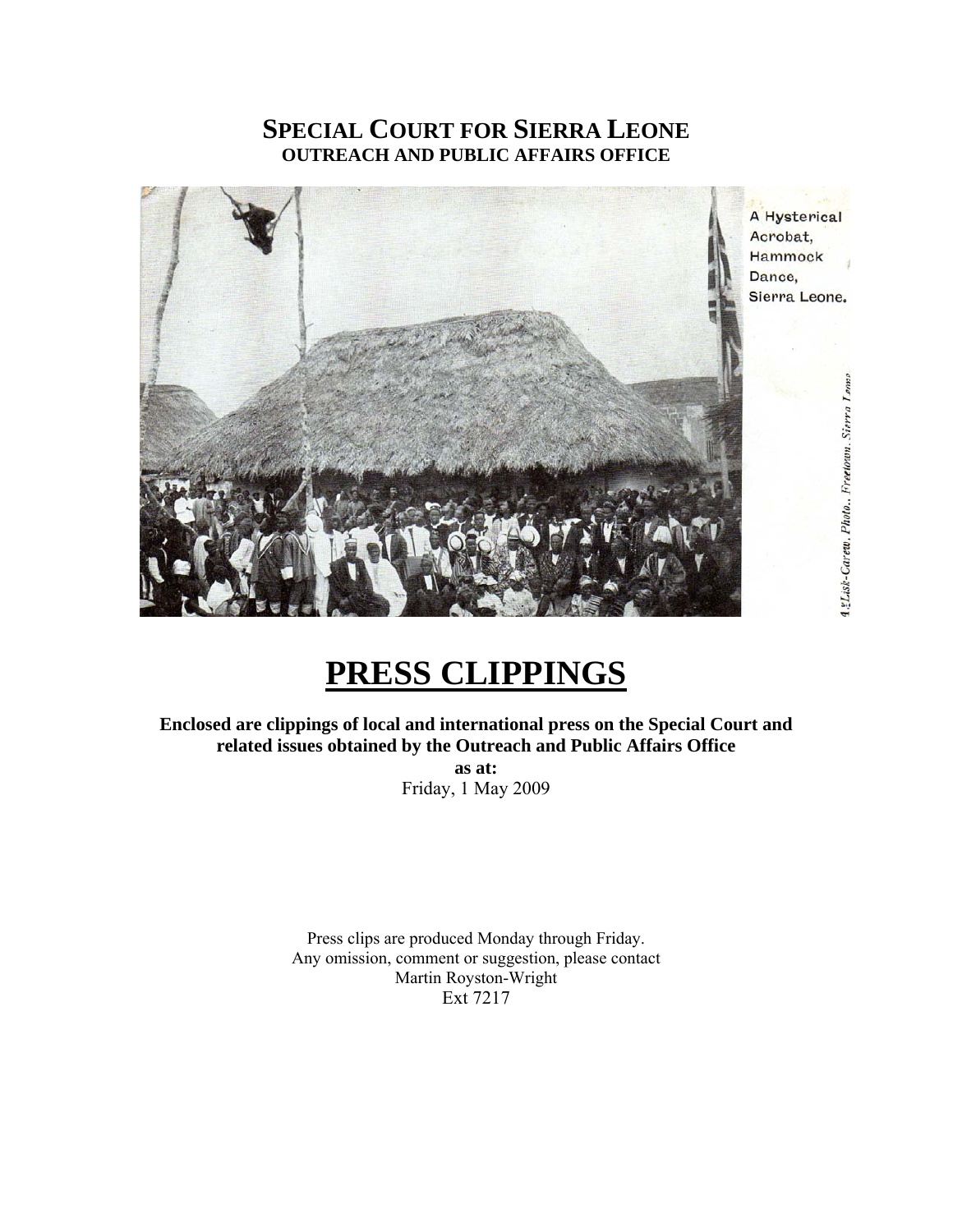| <b>Local News</b>                                                            |             |
|------------------------------------------------------------------------------|-------------|
| Fisher is New Special Court Appeals Judge / <i>Independent Observer</i>      | Page 3      |
| Adult Literacy Pilot Program Launched / Independent Observer                 | Page 4      |
| Westside Boys Released; New Prison for Matru Jong / Sierra Express Media     | Page 5      |
| <b>International News</b>                                                    |             |
| UNMIL Public Information Office Media Summaries / UNMIL                      | Pages 6-9   |
| Liberia: After War, Creating Jobs for Peace / AllAfrica.com                  | Pages 10-12 |
| Police Symposium Says Children Should be Considered/ Today's Zaman           | Page 13     |
| Justice Dept. Will Try to Prove Genocide in Citizenship Case / JTA           | Pages 14-15 |
| Africa: Reforming Security Forces / AllAfrica.com                            | Pages 16-21 |
| Special Courts for Gujarat Riots / BBC Online                                | Pages 22-23 |
| Spanish Judge Opens Guantánamo Investigation / The Christian Science Monitor | Pages 24-25 |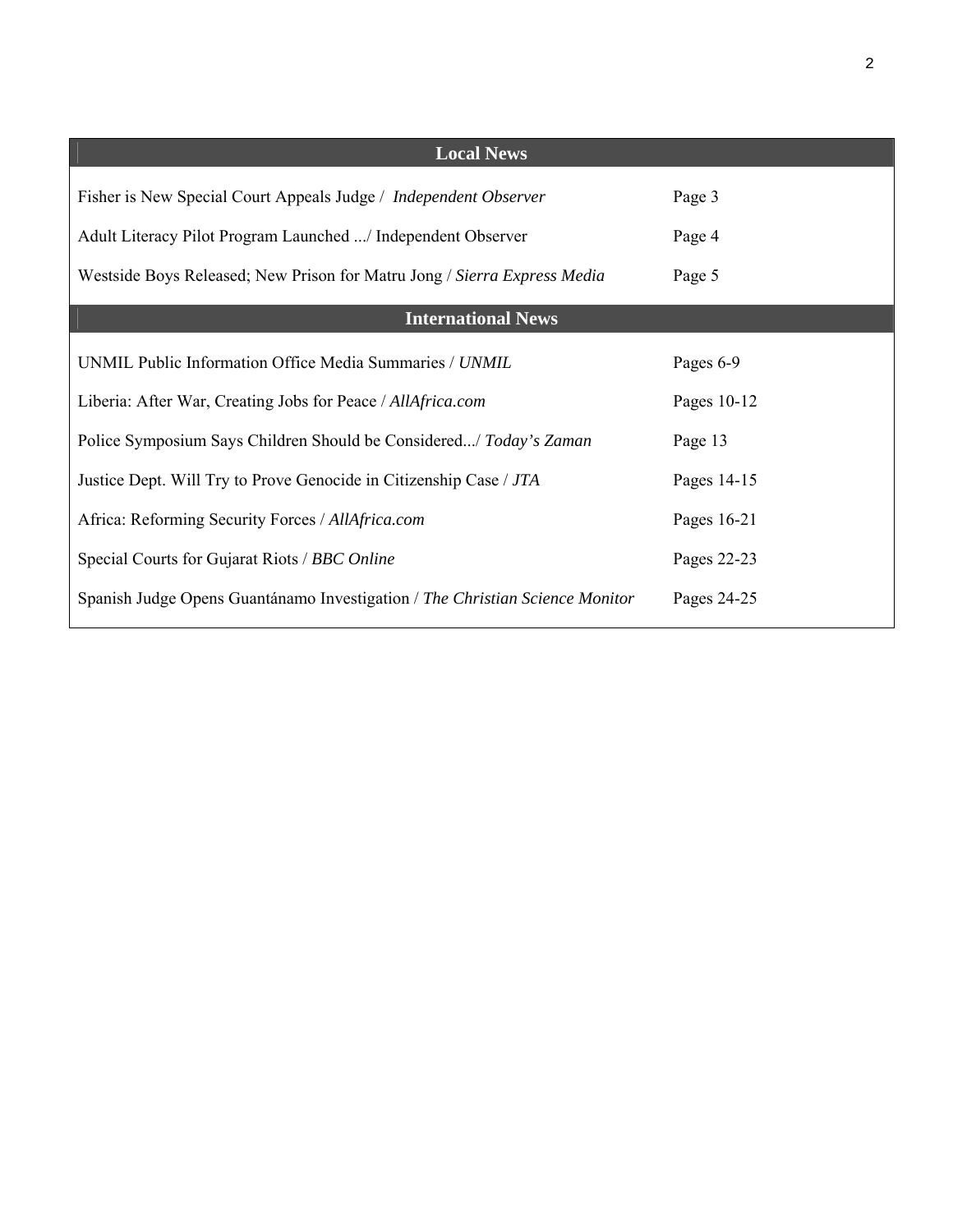

pected to begin sittings in July in the RUF appeal against their sentence and conviction, a new Judge is to be sworn in on Monday next week.

She is an American, Shireen Fisher, whom Peter Andersen, the Special Court Public Affairs Officer

He pointed out that in the about 800 pages judgement, only eight paragraphs dismissed the defence witnesses as unreliable and the defence's no case presentation as unconvincing.

×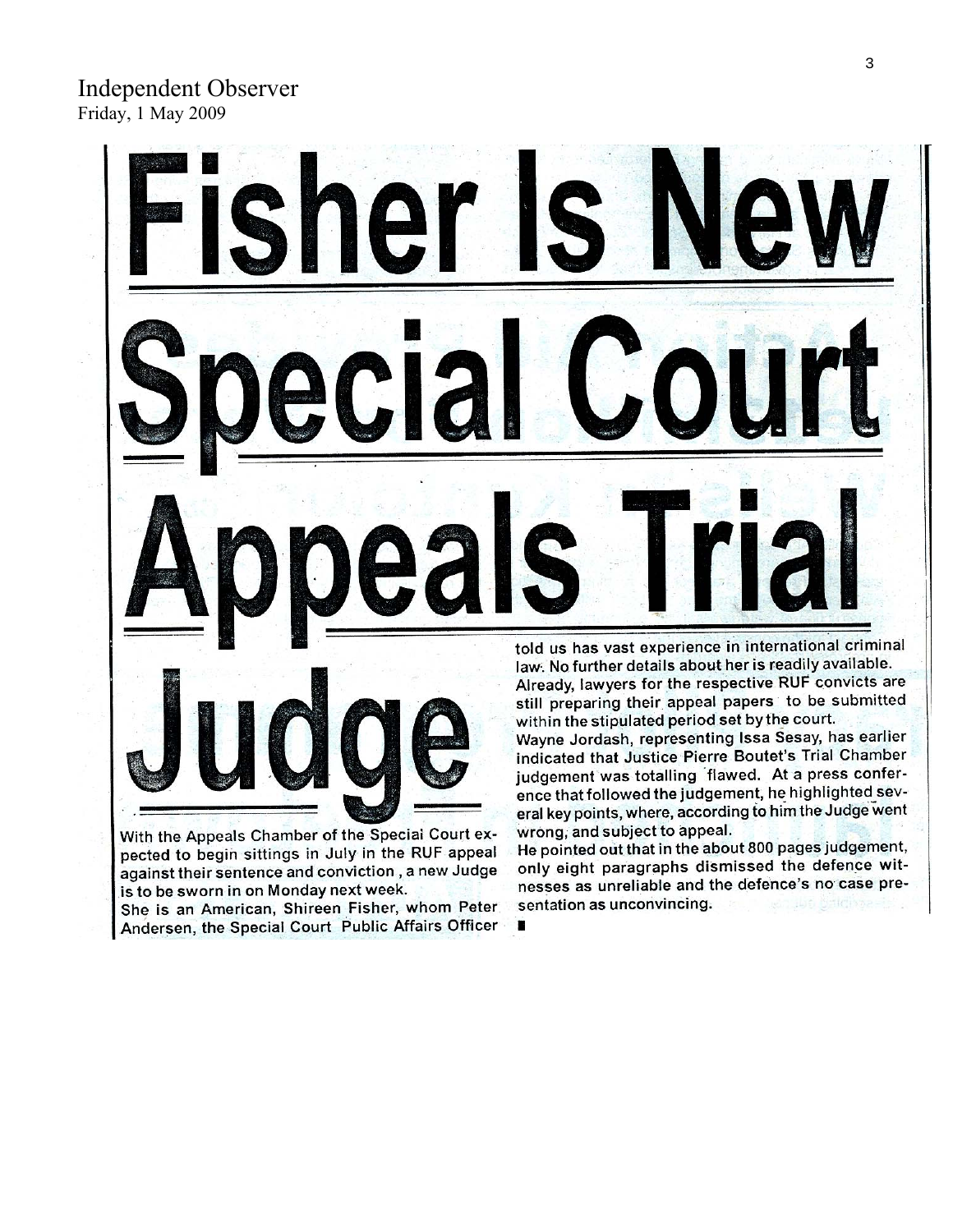# Independent Observer Friday, 1 May 2009

# **Adult Literacy Pilot Programme By Isatu Gbla** launched in Freetown A Western Area civic education pilot programme on adult literacy was this week launched at 1 Janju Street Brookfields in Freetown to empower women and girls in Sierra Leone.

Mrs. Martha Chigozie, coordinator of the programme says the Adult Literacy classes are free after the payment of the Le5,000 registration and the course is for a duration of three months. Already, there are about 40 women and seven men on enrollment and they intend extending the programme to the provinces.

Peace Malleni, a representative from Collective Minds, 953 53 65 65 66 67 68 69 69 69 69

advised women to participate in the learning process describing education as a key factor in society and insists that they will continue to support the programme and urges more women to take part in the learning process. Collective Minds, comprises three young ladies; two of them working at the Special Court for Sierra Leone whiles the third is a teacher in the USA. -----------------

will not only your seal, line was real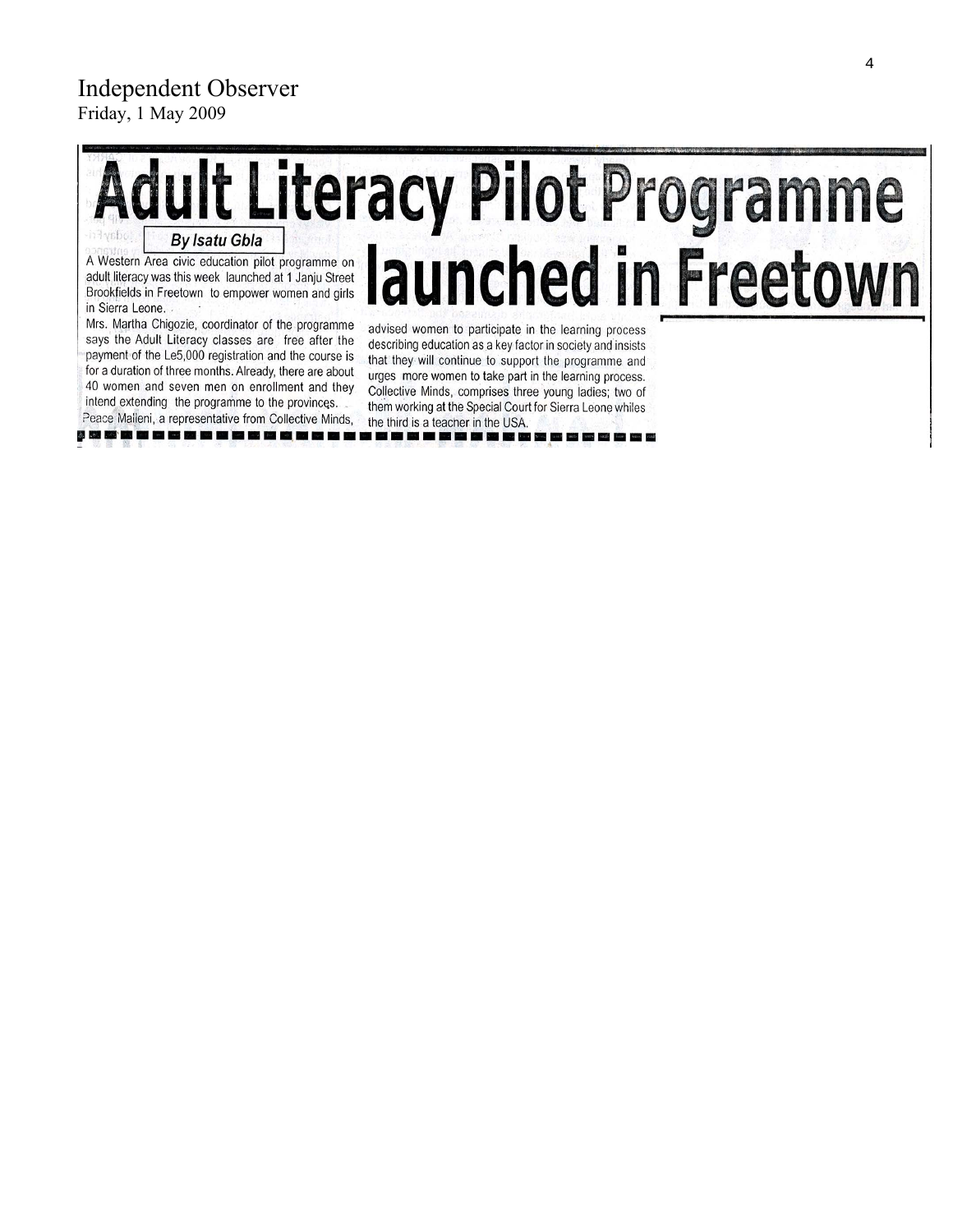Friday, 1 May 2009

### **Westside Boys Released; New Prison for Matru Jong**

The Prison Service of Sierra Leone has on the 28th of April 2009 released jailed Westside Boys who were imprisoned at the Pademba Road Maximum Prison for conspiracy in the year 2000 after the historic encounter with the British SAS force at Okra Hill on the outskirts of the capital Freetown. Foday Kally Osman Sesay, Alhaji Fofanah, Samuel Kargbo, Mohamed Savage and Foday Kamara were all released by the Prisons Service.

Speaking at the reception at the Maximum Prison, Chief Officer Class I Mohamed Soh told Sierra Express that the Westside Boys were remanded at the Maximum Prison in 2000 and were sentenced 5 years later in June 2006 by Justice Hamilton of the Freetown High Court for ten years each. Explaining their apparent early release, the officer said that the court after an appeal during the trial allowed the jail terms of the Westside Boys to serve their sentence on EPD; the release on Earliest Possible Date after a reasonable serving of much of their ten year jail term.

In an interview with one of the released prisoners who asked not to be named he said, "we are grateful to have been released after going through reformation at the Pademba Road Prison, we hope to reintegrate well into society."

In a similar development, the Justice Sector Development Programme - JSDP in partnership with the Sierra Leone Prison Service has commissioned a newly built prison facility at Matru Jong in the Bonthe District - Southern Sierra Leone. Acting Director of the Sierra Leone Prison Department Moses Showers and his entourage traveled to Matru Jong last week where the handing over of the Prisons facility was done him after the construction carried out by the JSDP.

Moses Showers said in an interview that Matru Jong has gone on without adequate Prisons facility for a very long time now and that the intervention of the JSDP in commissioning a new and adequate one will definitely help the department carry out its work is a contemporary environment. The Acting Director added "before this time, we used to be having a lot of problems with prison revolts due to inadequate facilities at the Matru Prison but now that we have a contemporary one, we see a forestalling of the problems."

He promised to do everything in his power to ensure that the Prison Department maintains the standard of the jail yard. Regional Commander-South Joseph Lamboi lauded the effort of the JSDP for what he said is a rescue from the drudgery of transferring prisoners from one prison to another after court sentences.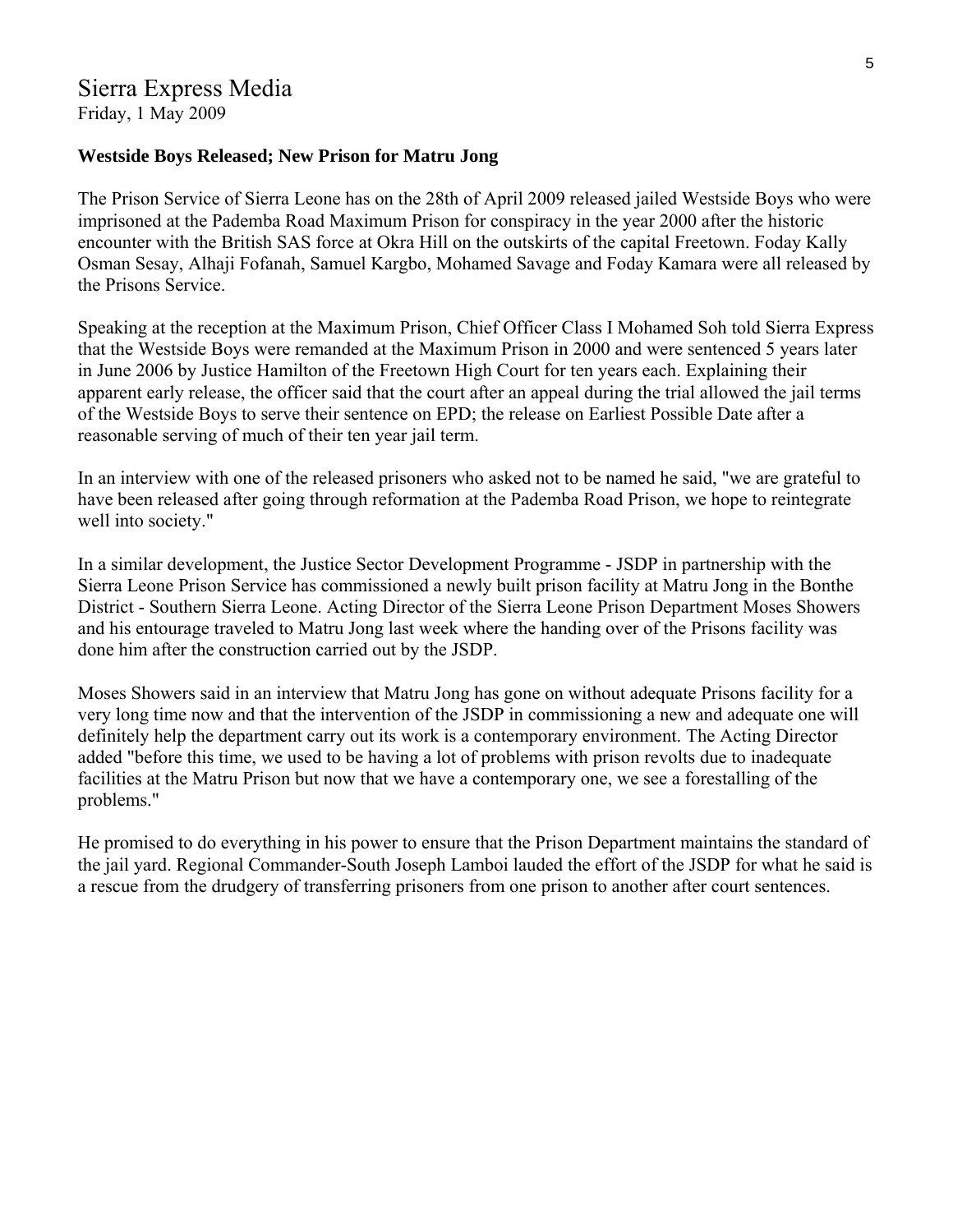

United Nations Mission in Liberia (UNMIL)

# **UNMIL Public Information Office Media Summaries 30 April 2009**

*[The media summaries and press clips do not necessarily represent the views of UNMIL.]* 

# **International Clips on Liberia**

# **Mutiny - 27 Soldiers Get Life Sentence**

Akure, April 29, 2009 (This Day/All Africa Global Media via COMTEX) -- Twenty-seven out of the 28 soldiers standing trial on mutiny charge at the 323 Army Artillery Regiment, Owena Barrack, Akure, Ondo State capital were yesterday sentenced to life imprisonment by the Military Court Martial presided over by Brigadier- General Ishaya Bauka.

The remaining accused, Private Bala Aliyu, was, however, discharged and acquitted by the court because the prosecution could not prove the case against him beyond reasonable doubt. The 28 soldiers were arraigned before the court martial following their protest on July 5, 2008 over nonpayment of their foreign mission allowances having served in the NIBAT 15 Peace Keeping Mission in Liberia between August 2007 and April 2008.

# **International Clips on West Africa**

04/30/2009 05:12:43

# **Timeline For Election In Cote D'ivoire Now Predicated On Progress**

Fearing that momentum was faltering towards holding early elections in Cote d'Ivoire, the head of the United Nations Mission in the divided West African country today told the Security Council that perhaps it was time to 'give some deep reflection to the Ivorian reunification problem', particularly since the timeline for any new poll now appeared to hinge on progress in the reunification process.

### **Local Media – Newspaper**

### **U.S. Warns Against Election Delay**

(National Chronicle)

- The United States Embassy in Monrovia has warned that the international community will "react negatively" to any delay in the 2011 elections caused by the failure of the country's legislators to agree on reforms aligning constituencies more closely to the distribution of the population.
- The warning follows a decision of Liberia's House of Representatives in March to reverse its decision to pass a law raising from 20,000 to 40,000 the number of people needed in a district to form a legislative constituency.
- The law, the Population Threshold Bill, sought to reapportion constituencies in keeping with the numbers and distribution of Liberia's population revealed by a census carried out last year.
- The effect of the law and the census would have been to increase the number of representatives in the House from 64 to 86 but to reduce representation in less populated counties, especially in the south-east of the country.
- In a letter to the Liberian Senate, the U.S. Embassy said it recognizes that a final determination of constituencies is a "sovereign" duty for the state of Liberia and reassures the Senate that the U.S. has no opinion on the eventual number of seats there should be in the legislature.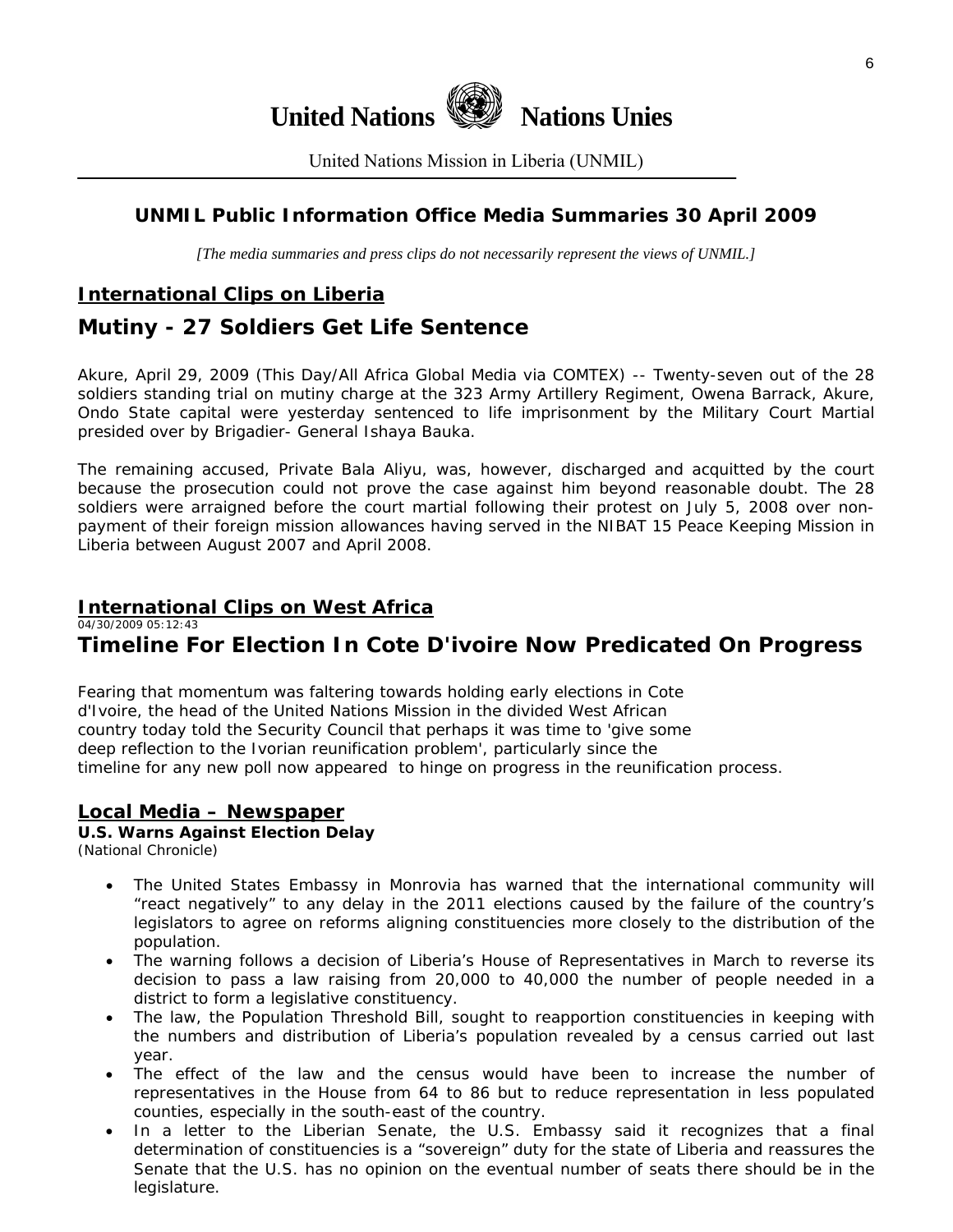#### **Indian Diplomat Admonishes UL Graduates to Strive for Excellence – Promises Scholarships for Liberian Students**

(Daily Observer, The Inquirer, The News, Heritage and The Informer)

- Delivering the 87th Commencement Address of the State-owned University of Liberia, the Ambassador Extraordinary and Plenipotentiary of the Republic of India to Liberia, Shamma Jain, admonished the more than two thousand graduates of the state-owned University of Liberia to strive for excellence, stressing the importance of capacity building, which she said has been a high priority for India.
- The Indian diplomat disclosed that her Government will provide three scholarships for Liberian students to undergo graduate studies in India beginning this academic year. Ambassador Jain also offered 10 local scholarships for undergraduate studies in Liberia in the fields of science and agriculture.

# **Fuss over Computer Dealership to UN, Government Agencies in Liberia**

(Daily Observer)

[sic:] Leading computer suppliers are fussing over the trademark rights to provide DELL computers to several government agencies and the United Nations (UN). Scores of computer dealers on one hand and Beever Communications Inc. on the other are claiming legitimate rights over the supply of the computer brand on the local market. The row grew out of the issuance of the DELL trade mark right to Beever Communications Inc. by the Ministry of Foreign Affairs.

#### **President Sirleaf Dedicates New Military Camp**

(The Inquirer)

- President Ellen Johnson Sirleaf has dedicated Camp Tubman Military Barracks in Gbarnga, Bong County.
- In remarks Tuesday at the dedication ceremony, the President stressed that the facility enables Government to meet its commitment to the men and women in arms. The Commander-in-Chief called on them to be law abiding.
- The President emphasized the growth in Sino-Liberian relations, adding that the projects undertaken by the Chinese Government have met her satisfaction as well as that of the Liberian people.
- The Liberian leader further indicated that the selection of Bong County as the host of this year's independence celebration shows that the Government is fully behind the people of the county.
- For his part, Chinese Ambassador Zhou Yuxiao presented a symbolic key of the facility to President Johnson Sirleaf and stressed that Sino-Liberian relations have become increasingly solidified. He revealed that Camp Tubman Military Barracks is the largest military facility ever built in Africa by the Chinese Government.

#### **Royesville Residents Beam with smiles as UNMIL hands over Quinea Bridge to Community**  (The News, Heritage)

- The inhabitants of Royesville Township have every reason to hold 13 April 2009 as a very memorable day. It was all joy and celebration as Pakistani Engineers moved the last piece of the Bailey bridge into place after several attempts had proved futile. The Quinea Bridge in Royesville Township, rural Montserrado County was damaged in April 2005 cutting off twelve villages from the capital, Monrovia. The bridge is situated at Royesville, 7.5 km from Monrovia, along the Tubmanburg road. There are 24 villages with an estimated five thousand people who live in the vicinity of the bridge. All these people were denied access to the capital city, Monrovia, and other big towns because of the damaged bridge.
- The people of Royesville used to risk their lives crossing the only narrow bamboo bridge they enacted to carry the sick to the nearest hospital. Schooling by pupils was also hampered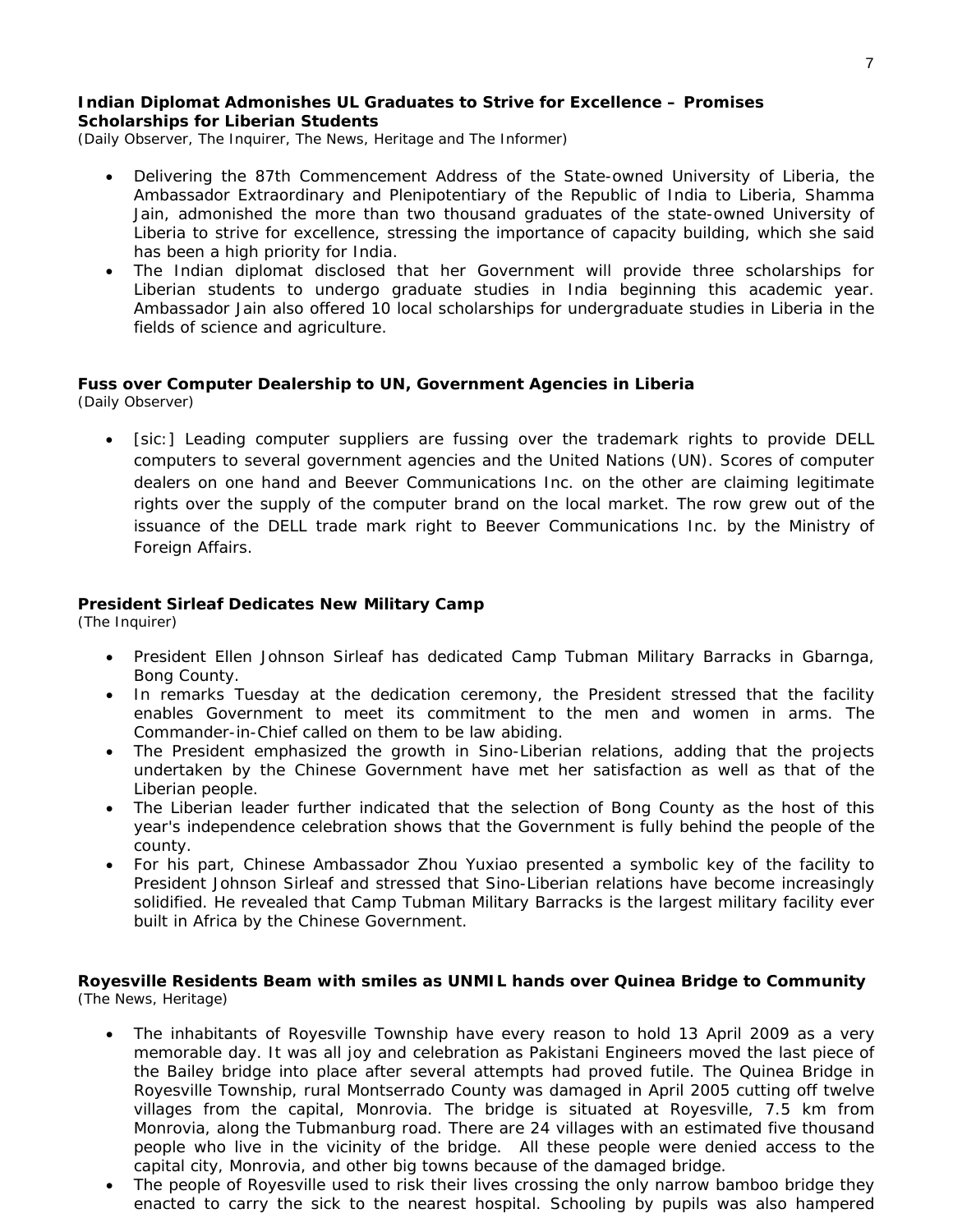seriously, hence, it was a "dream come true" when the Pakistani Engineers launched the 80ft. Bailey bridge for the inhabitants on 13 April after almost four years of movement difficulty.

- In April 2006, Liberia Agency for Community Empowerment (LACE) provided materials for the rehabilitation of the bridge. The Pakistani Engineers at the time were requested to help with machinery. The community also agreed to supply sand and crushed rocks. However, the project could not materialize at that time due to the community's inability to provide the materials.
- In November 2007, the Superintendent of Montserrado County, Ms. Beauty Barcon met the then Special Representative of the Secretary-General, Mr. Alan Doss during his visit to the then Sector - 1 and highlighted the problem. Consequently, a Bailey/Acrow Panel Bridge was recommended for the site by the Pakistani Engineers after conducting a detailed reconnaissance in December of that year.
- The bridge could not be launched again due to the unavailability of combat bridges with the UN Mission in Liberia (UNMIL) Force Engineer and the project came to a standstill once more. In February 2008 the alternative of launching a timber bridge using wooden logs was agreed on at a coordination meeting, and the local community was asked to cut the logs. The project could not materialize again due to the community's inability to provide the logs required for the construction of the bridge

# **UN Deputy Envoy Accesses Rule of Law Institutions in Gbarpolu County**

(The Informer)

- The Deputy Special Representative of the Secretary-General(DSRSG) for the Rule of Law, Ms. Henrietta Mensa-Bonsu, on Tuesday visited Gbarpolu County to assess rule of law institutions. Areas toured by Ms. Mensa-Bonsu included the 16th Judicial Circuit Court building currently under construction, the newly-constructed Liberia National Police (LNP) station and barracks, the Magisterial Court, and the Bureau of Immigration and Naturalization (BIN) offices.
- The DSRSG held meetings with the Human Rights Club of the Bopolu Central High School, as well as the local authorities and the UN Family.
- The Deputy UN Envoy was briefed by the Gbarpolu County Superintendent, Ms. Getrude Larmin about the Poverty Reduction Strategy (PRS) and County Development Agenda (CDA).
- Responding, DSRSG Mensa-Bonsu urged the county's authorities to encourage the participation of all citizens in the government's PRS and CDA programmes. She stressed the importance of ownership on the part of every Liberian relative to these programmes.

**Local Media – Star Radio** *(News culled from website today at 09:00 am)*

#### **Government Requests Special Jury to Indict Suspected Criminals**

- Criminal Court "A" is expected to set up a special grand jury to draw up indictments against some criminal suspects.
- A state request for the special jury is propelling the court's action.
- Early this week, the court summoned a group of citizens to appear before it today for the qualification and selection process. At least 15 'good' citizens are needed to serve on a special jury.
- Under Liberian law, the state can ask the court to set up a special jury when its interest is at stake.
- Although the criminal suspects the state wants to indict are not yet known, many expect to see dismissed corrupt public officials from the present government indicted.

#### **President Ellen Johnson Sirleaf "Contributive Investment" In Higher Education**

- An Executive Mansion release issued in Monrovia quotes President Ellen Johnson Sirleaf as saying it is time for 'contributive investment' in higher education in Liberia.
- Speaking during the  $87<sup>th</sup>$  commencement convocation of the state-owned University of Liberia, President Sirleaf called on stakeholders to make strategic choices that would develop national capacities, provide equity and access to ensure the timely and meaningful post-war reconstruction.
- Delivering the Commencement address, India's Ambassador to Liberia Shamma Jain, encouraged the graduates to strive for excellence stressing the importance of capacity building.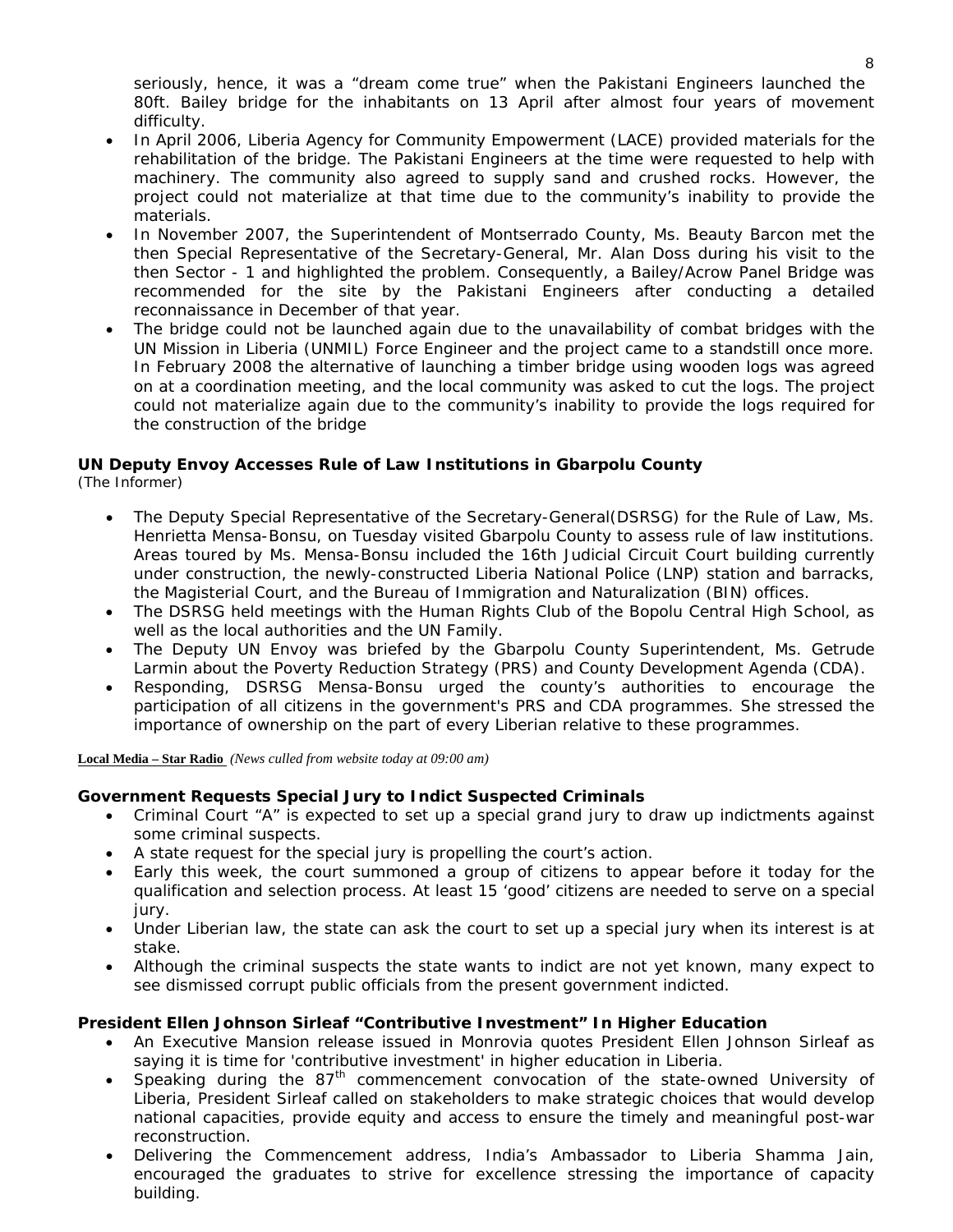• The University awarded degrees to more than 2,000 students in various disciplines, including Medicine, Law, Engineering, Business Administration, Political Science, Sociology, Education, Mass Communications, among others.

*(Also reported on Sky F.M., Truth F.M. and ELBC)* 

#### **Jurors Decide Bryant, Others Fate Decided Today**

- Final argument of the financial crimes trial involving five former transitional government officials takes place today at Criminal Court "C".
- They include former NTGL head Gyude Bryant, Representative Edwin Snowe, Senator Richard Divine, Siaka Sheriff and Andy Quamie.
- They are accused of stealing nearly one million US Dollars from the LPRC during the transitional regime.
- The Government claimed the men did so through 21 dubious transactions but the men dismissed the claims and described their trial as a witch hunt.

*(Also reported on Sky F.M., Truth F.M. and ELBC)*

\*\*\*\*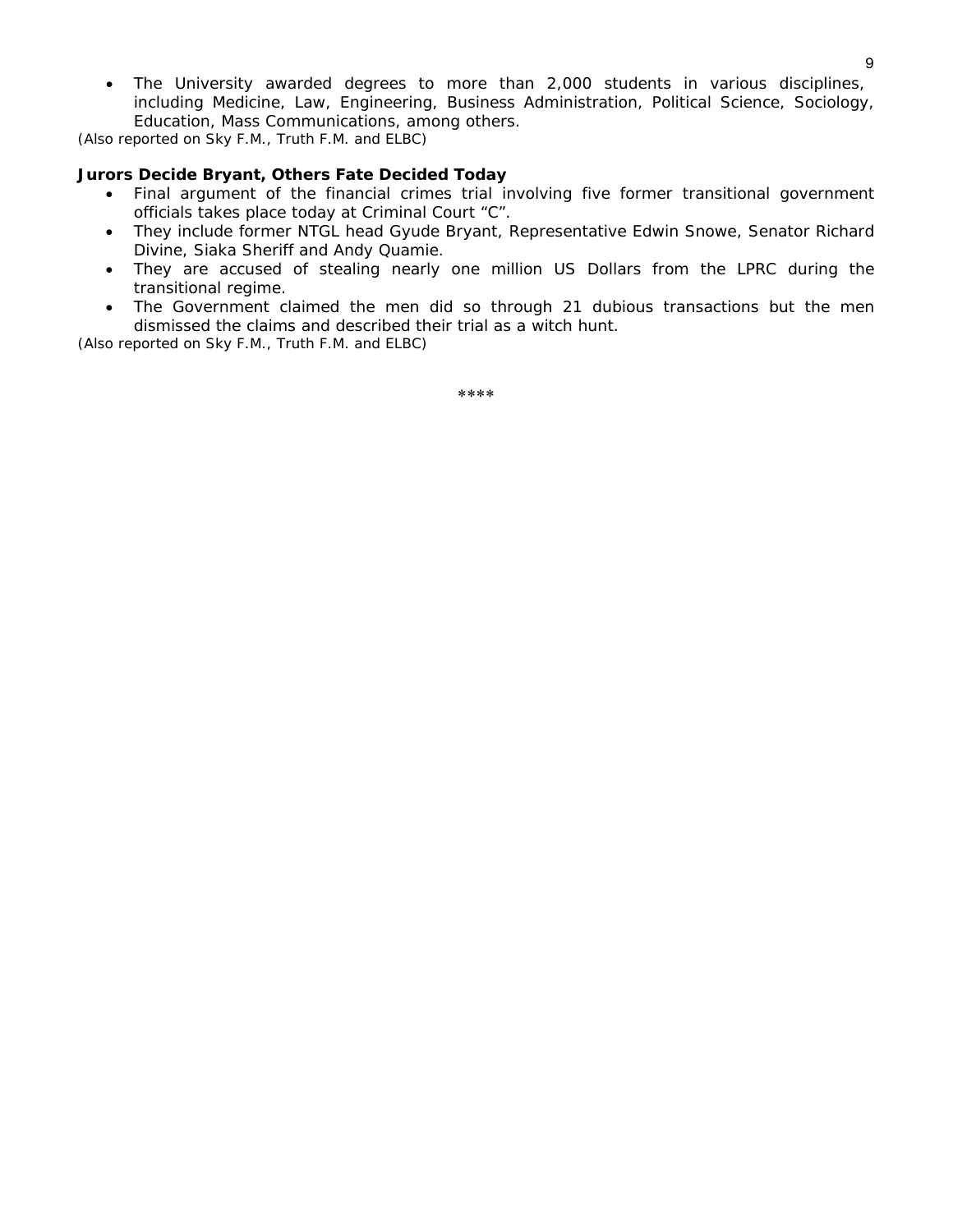# AllAfrica.Com Wednesday, 29 April 2009

# **Liberia: After War, Creating Jobs for Peace**

# Roy Laishley

It was just a small loan worth the equivalent of \$100, from a UN-supported local microfinance bank. But it enabled Mojamah, just returned to her home in Kenema, Sierra Leone, after the country's civil war, to set up a dressmaking business to support her family of six.

In neighbouring Liberia, Amelia, a single mother with five children, received a loan of \$83 to help expand her work crushing rocks, which are then used in road building. The loan, from the Peace Fund established by the regional Economic Community of West African States (ECOWAS), worked so well she applied for another, worth \$200, to contract workers to blast additional rocks to help meet the growing demand from rehabilitation projects in post-war Liberia.

Generating decent and sustainable livelihoods for Africa's poor is at the heart of the continent's development plans and the ultimate goal of the New Partnership for Africa's Development (NEPAD), the blueprint adopted by African leaders in 2001. Achieving that goal, however, has proved to be profoundly difficult, especially so in countries struggling to recover from years of civil strife.

Resettling refugees and displaced people and demobilizing and reintegrating combatants were the first priorities for the new elected governments of both Sierra Leone and Liberia. With impoverished and disaffected youth predominant in many of the armed groups that had ravaged their countries, both governments were clear on the potentially lethal consequences of failing to provide employment for those aged between 15 and 35. It is a simple equation: "If they have an alternative, they do not fight," says Andrea Tamagnini, who heads up the reintegration, rehabilitation and recovery arm of the UN Mission in Liberia (UNMIL).

Today, generating employment, particularly for youth, is a central element in the poverty reduction strategies being implemented by Liberia and Sierra Leone. Both countries have enjoyed steady growth in recent years, but economic opportunities remain limited. As a result, the numbers of those unemployed or underemployed - that is, in jobs that keep them from rising above the poverty line - remain stubbornly high, at some 70-80 per cent of the work force. Generating jobs for all, not just ex-combatants, is crucial to continuing peace and stability.

# **Emergency employment**

Disarmament, demobilization and reintegration (DDR) programmes have benefited some 70,000 excombatants in Sierra Leone and more than 100,000 in Liberia, as well as many displaced people. Assistance has taken a number of forms: cash handouts, skills training and short-term employment, usually in public-works projects (see Africa Renewal, October 2005 and April 2007).

"There were problems on many levels - political, social, funding," recalls Francis Kai-Kai, who headed up Sierra Leone's National Commission for Disarmament, Demobilization and Reintegration. Funding was often in short supply and programmes also had to deal with the trauma suffered by many ex-combatants. Many in their home communities were deeply angry over the violence and atrocities committed during years of war, and resentful that perpetrators were being unjustly "rewarded" for their violence.

To counter this perception, cash handouts and training were presented not as rewards, but as a humanitarian contribution to young people who themselves had often been abused and deprived of their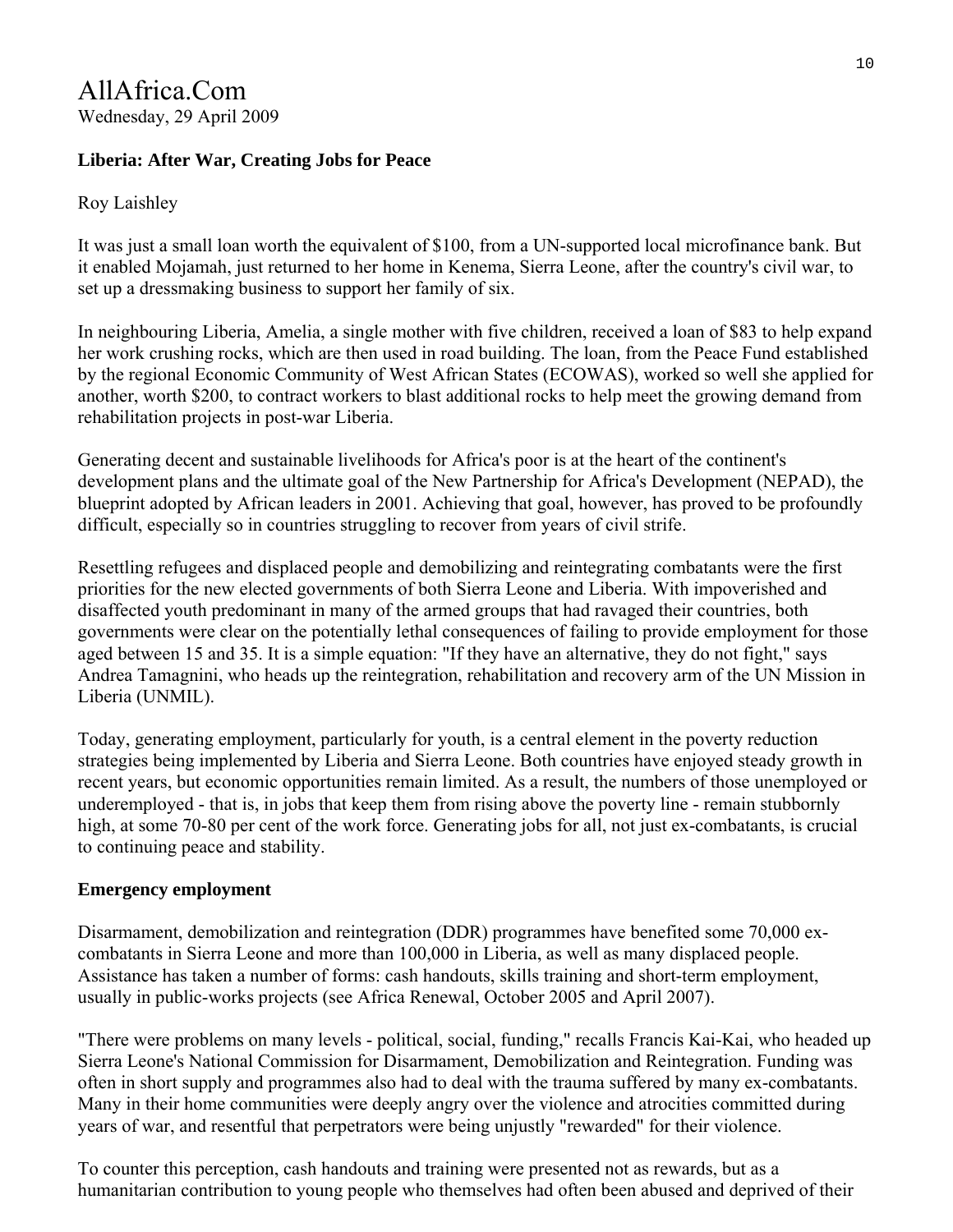chance for schooling or to learn skills. "We were trying to make a level playing field for them," Mr. Kai-Kai says. But, he concedes, beneficiaries were more often than not being "reintegrated into poverty."

Vocational training was a key element in the package provided to the more than 50,000 beneficiaries of Sierra Leone's reintegration programme. But according to "Overview of DDR Programmes and Current Practices," a paper prepared for an international conference on DDR in Africa organized by the UN Office of the Special Adviser on Africa (OSAA) in July 2007 in Kinshasa, the Democratic Republic of the Congo: "The sustainable reintegration of ex-combatants into civilian life ... particularly male youth, has been stymied by low levels of economic growth, a lack of employment opportunities and poverty."

The programme in Liberia faced similar problems. In the latter part of 2006, two years into the reintegration phase of the DDR operation, a UN survey found that some 28 per cent of the 60,000 beneficiaries reported that they were unemployed, while only 8 per cent said they had seen a rise in their standard of living.

While more recent surveys show improvements, the continuing high number of unemployed or underemployed youth "remains a particular concern that could be used by spoilers seeking to undermine stability," UN Secretary-General Ban Ki-moon warned in a February report on Liberia to the Security Council. In January, Mr. Ban voiced similar concerns about Sierra Leone.

Complicating matters in both Liberia and Sierra Leone is the possible impact of unrest in neighbouring countries on a mobile and unsettled youth population. Mr. Tamagnini of UNMIL points to evidence that road repair schemes in Liberia's Lofa County, bordering Guinea, had helped frustrate such recruitment there.

Between 2006 and 2008, over 60,000 people were employed in Liberia's "Infrastructure for Employment" programme, rehabilitating the country's main road arteries. Carried out over two dry seasons, the programme created an estimated 2 mn working days and injected some \$6 mn in cash payments and food into the local economy. Importantly, the programme was not limited to ex-combatants, who made up only 30 per cent of those employed. Another quarter were returned refugees or displaced people and 45 per cent were from local communities. More than one in five were women.

Participants at an OSAA-sponsored conference on youth employment in Windhoek, Namibia, in 2005 argued that while early employment schemes in Liberia had enhanced the skills of ex-combatants, there was too little emphasis on job placement linked to wider government employment strategies.

Mr. Kai-Kai points out that the employment element of DDR was a short-term programme designed "to help calm the situation" in the immediate post-war period, as the economy slowly picked up. Such employment, Mr. Tamagnini agrees, is "the 'peace dividend' for poor people." But reflecting the views of many, he also argues that maintaining job creation programmes over "several years" is essential for successful peacebuilding.

### **Trying for the longer run**

The biggest challenge, Mr. Kai-Kai and Mr. Tamagnini agree, is shifting to the promotion of long-term, sustainable employment for all. This is particularly relevant in Liberia, where the final phase of the reintegration programme - and the cash it provides - ends in April. The UN Development Programme (UNDP) is providing some \$3.5 mn to help continue the road repair programme, switching the focus from dry-season repairs to year-round maintenance, with execution by local communities. Ex-combatants are being encouraged to return to their communities.

Mr. Tamagnini does not underestimate the challenge. "Liberia's economy simply doesn't offer enough jobs for everybody," he points out. Both Liberia and Sierra Leone are feeling the impact of the current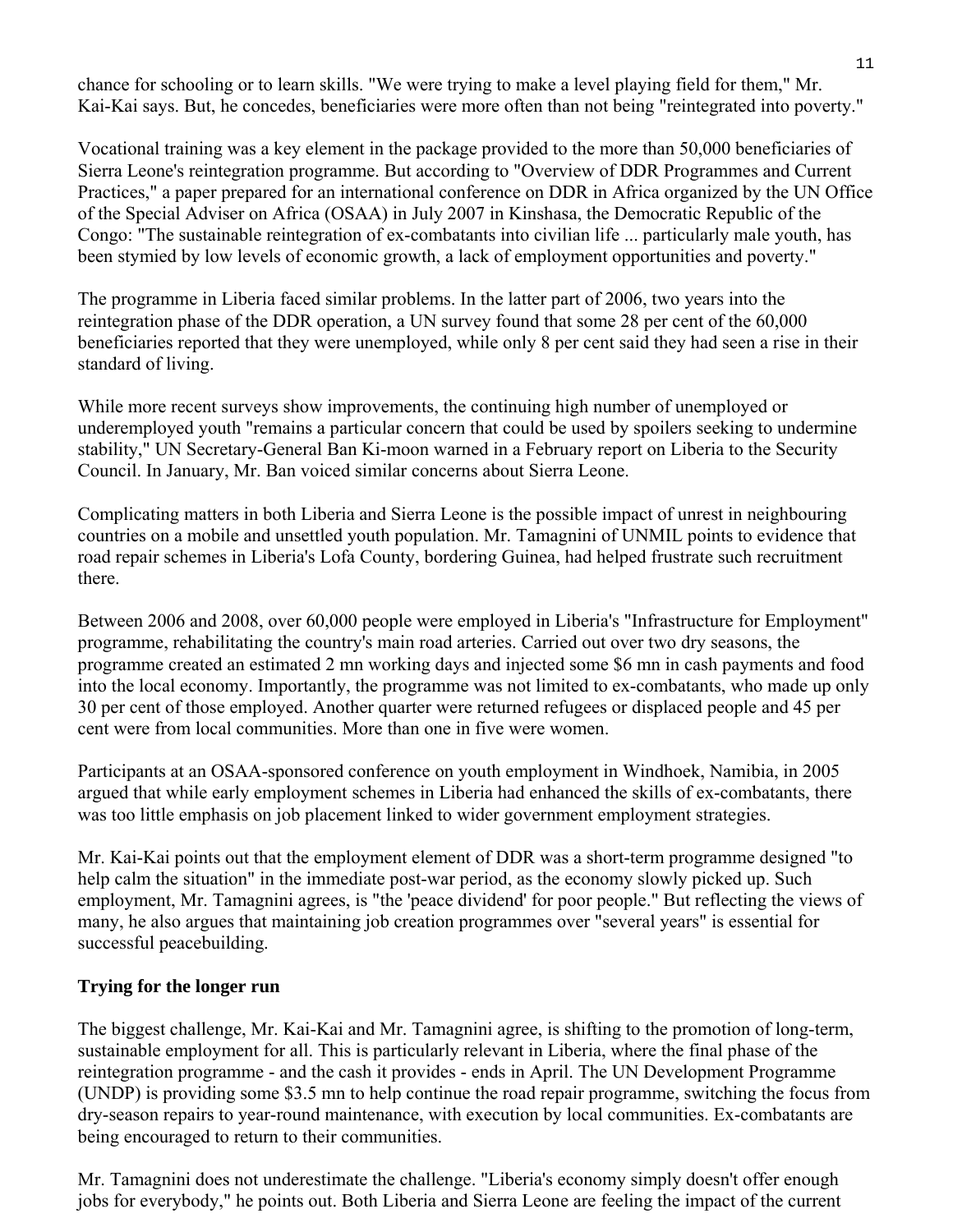global economic slowdown. In Sierra Leone, diamond and rutile mining operations have been hit by falling prices and other factors, leading to job losses. In Liberia, the spectacular fall in rubber prices on the world market in recent months has forced wage cuts and layoffs at some plantations, sometimes prompting violence.

Employment generation, particularly for youth, is central in the poverty reduction strategies adopted by both countries, as they are across Africa, as governments struggle to find the right strategies to create jobs. Relevant Links

The Sierra Leone government's blueprint for the next three years, Agenda for Change, presented by President Ernest Koroma in December 2008, views youth unemployment as one of the three main and immediate risks to peace and security, along with corruption and illicit drug trafficking. The government estimates the country will need to create over 200,000 jobs a year.

The picture is similar in Liberia, where unemployment in the formal sector is some 80 per cent. "Job creation is a top priority," declares the country's Development Assistance Framework for 2008-2012.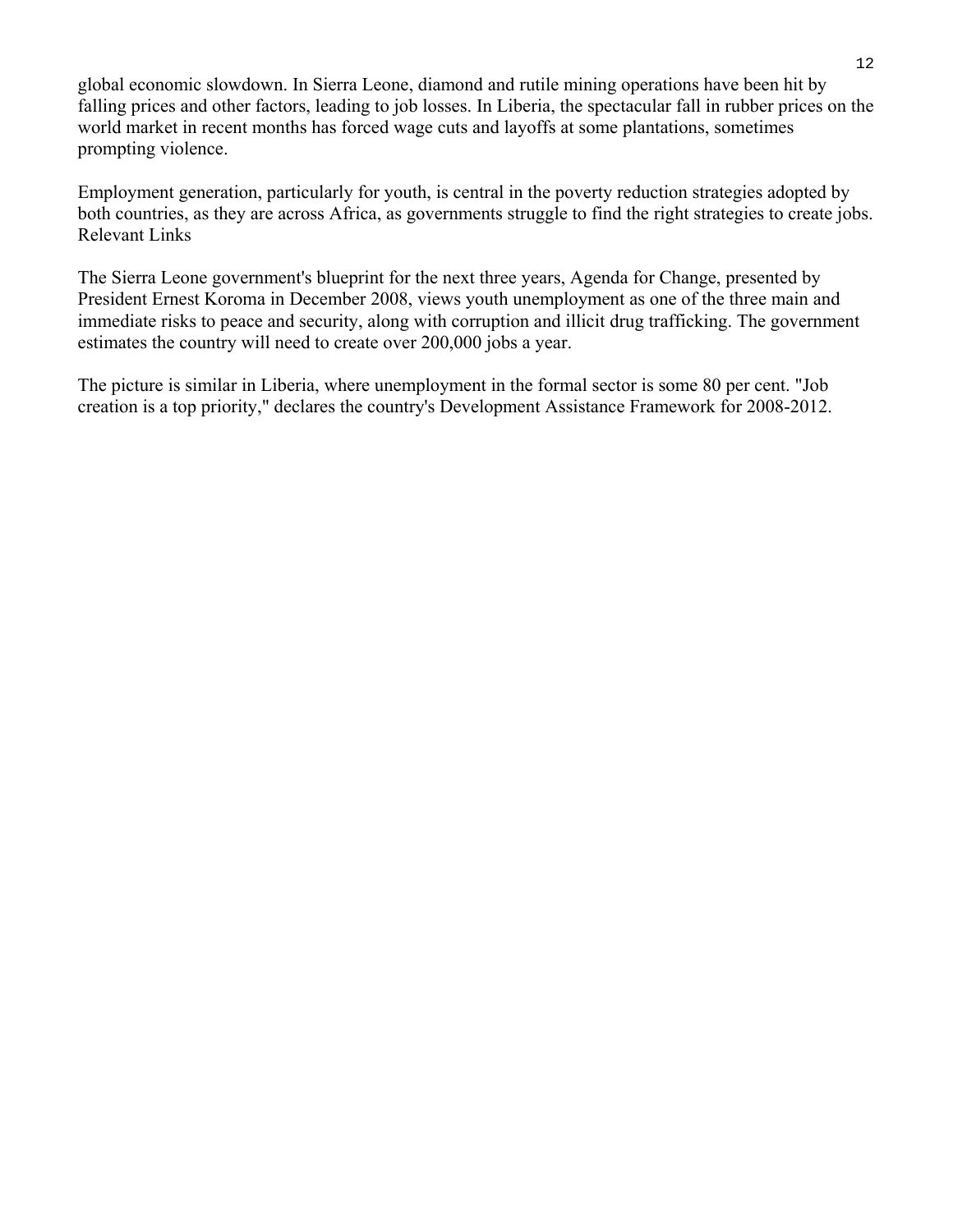### **Police symposium says children should be considered children in the eyes of the law**

As experts from many countries at the International Symposium on Children at Risk and in Need of Protection held in Ankara on April 27-29 suggested that children should be kept as far away from the penal process as possible, 11 minors were convicted in Adana this week under the Anti-Terror Law.

"The experts here and the officials in Turkey know very well how to handle the problem, but the implementation is extremely important," said Justice Renate Winter, president of the Special Court for Sierra Leone and one of the keynote speakers at the symposium.

Under the auspices of Parliament Speaker Köksal Toptan and with the support of UNICEF, the Turkish National Police organized the symposium. Experts at the symposium -- who came from many countries including Germany, the Netherlands, Azerbaijan, Sudan, Macedonia, Syria, the US, Switzerland, Russia, Uzbekistan, Oman, Iran, Serbia and Sierra Leone -- made many suggestions and decided that the symposium should be turned into summit in order to put pressure on decision makers when it comes to children at risk.

The experts said children should not be subject to any discrimination and that instead of punishing children when they are in conflict with the law, a system of mediation and conciliation should be implemented. Some other suggestions made during the workshops at the symposium are as follows:

The juvenile justice system should be based on the "actor" not the "action"; the judicial system should work faster for children; punishment should be avoided as much as possible; rehabilitation and prevention should be given priority; all children should be considered children and should not be considered criminals; and the conditions for postponing court cases against children should be expanded.

But while experts discussed these solutions, this week in Adana in separate court cases, 11 minors between the ages of 13 to 18 were convicted and sentenced to prison terms of up to seven years.

A 2006 amendment to the Anti-Terror Law made it possible to try minors between the ages of 15 and 18 as adults when the crime involves terrorism. Recently Justice Minister Mehmet Ali Şahin, while answering a question in Parliament, noted that during 2006 and 2007, 1,572 minors were prosecuted under the Anti-Terror Law and 174 of them were convicted. More court cases against minors have been launched since then.

Justice Winter, while commenting on the situation in Turkey, pointed out that even if children are used as soldiers by any group or organization, they are not the ones who should be punished. "Not the used children, but the ones who are using them should be punished," she said, adding that throwing stones should not be considered an act of terror.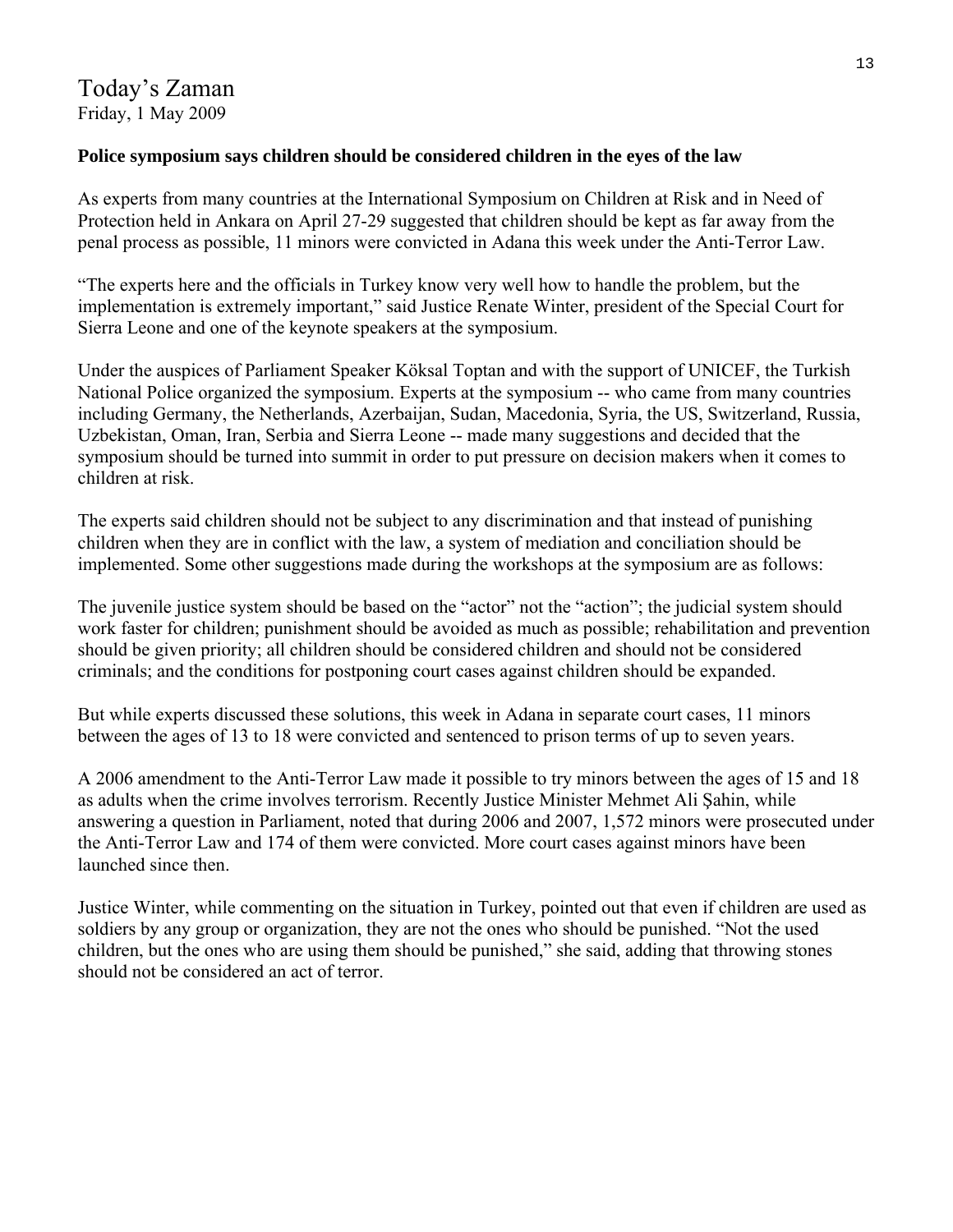JTA Thursday, 30 April 2009 http://jta.org/news/article

### **Justice Dept. will try to prove genocide in citizenship case**

By Eric Fingerhut · April 30, 2009

WASHINGTON (JTA) -- For the first time, the U.S. government will attempt to prove genocide in a federal court.

Lazare Kobagaya was charged last week with illegally obtaining U.S. citizenship by covering up his involvement in the Rwandan genocide. In making their case, Justice Department prosecutors will have to show that the 82-year-old Kansas man participated in the massacre of Tutsi by Hutus.

Human rights experts called it an important moment in ensuring that perpetrators of genocide would not be able to live out their lives in freedom.

"It's a significant step," said David Crane, a professor at the Syracuse University College of Law and the founding chief prosecutor for the Special Court for Sierra Leone, the international war crimes tribunal in West Africa that indicted former Liberian President Charles Taylor. "It's really important to see the United States doing this kind of work."

The Justice Department's Office of Special Investigations, which for the past 30 years has prosecuted Nazi war criminals living in the United States, will handle the case.

A U.S. official with knowledge of the case, who asked not be identified, explained that while previous OSI cases have dealt with those who had participated in the genocide of Jews during the Holocaust, the law that created the office only required proof that a U.S. citizen or resident had participated in "perpetrating acts of persecution on behalf of Nazi Germany" or its allies from 1933 to 1945.

This case, said the official, is the first OSI prosecution since the office's responsibilities were expanded in 2004 to revoke the citizenship of any naturalized citizen who participated in genocide abroad. (A 2007 federal statute allows for the prosecution of anyone residing in the United States on charges of genocide, but the law is not retroactive and thus cannot be used in this case.)

The indictment, which was handed up in January and unsealed last week, cites five separate incidents in which Kobagaya, of Topeka, either allegedly participated in the killing of Tutsi or directed others to do so. For instance, the indictment states that on April 15, 1994, Kobagaya at a marketplace called Birambo "directed a gathering of Hutu to commit arson as part of the genocide against the Tutsi," making "derogatory remarks" and directing "the Hutu who were present to burn the houses of local Tutsi" - orders, the indictment notes, that were carried out.

The next day, the indictment states, Kobagaya ordered "Individual A" to participate in killing Tutsi. Individual A refused and Kobagaya stabbed him in the leg. In response, Individual A murdered an "unknown individual."

Then, from April 16 to 19 of the same year, Kobagaya allegedly took part in multiple attacks against hundreds of Tutsi who had fled to escape the genocide. The defendant "mobilized attackers and ordered and coerced them to continue their participation of those Tutsi," the indictment states, with hundreds eventually being murdered.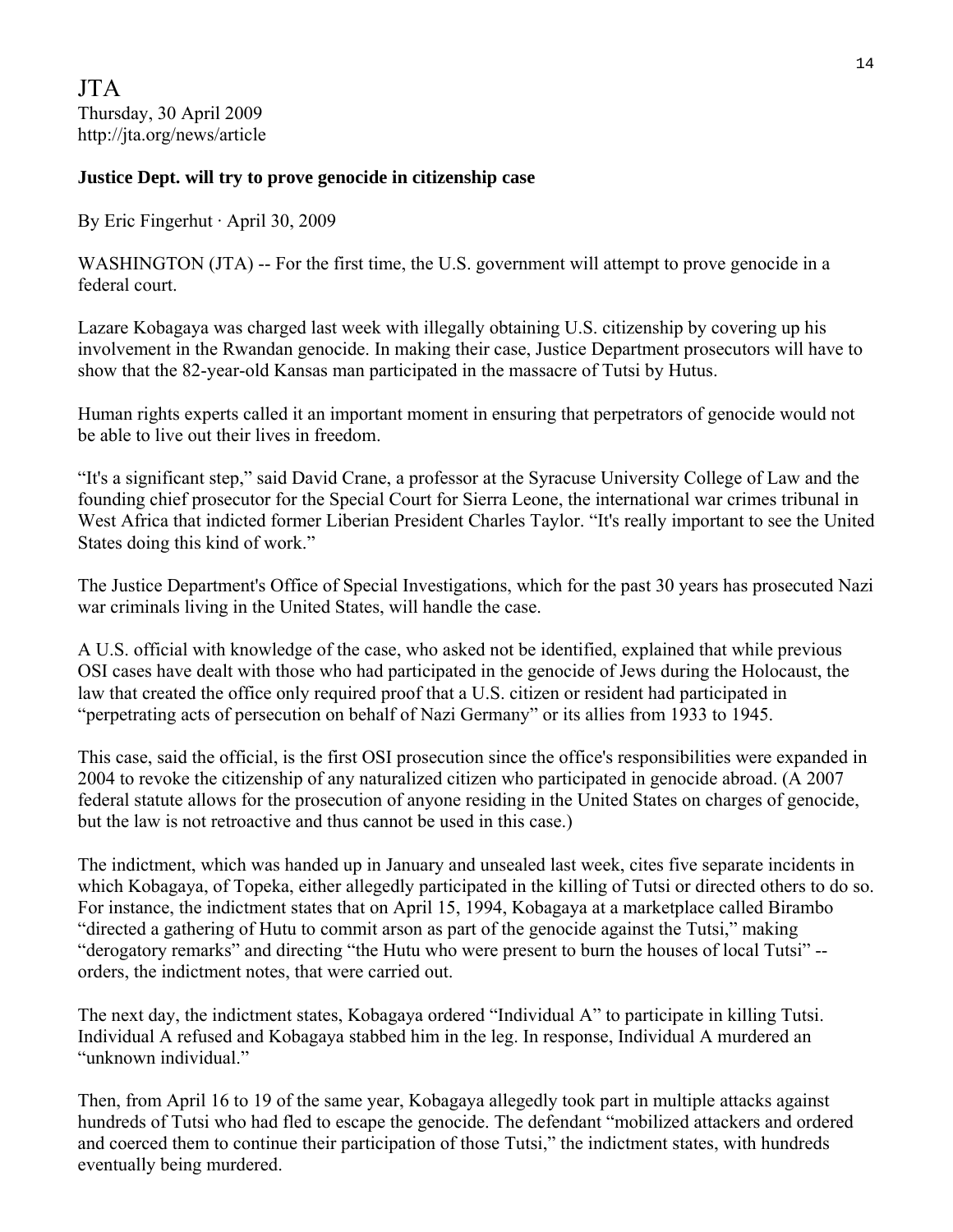Asked when he was applying for citizenship and an alien registration card in 1997 whether he had committed "a crime for which he had not been arrested," Kobagaya did not disclose any of this information, the indictment says.

Kobagaya's family says he is innocent of the charges and was too old and ill to have committed the crimes with which he is charged, according to The Associated Press.

Following Kobagaya's first appearance in a U.S. District Court in Wichita on April 24, during which he did not file a plea, one of his sons said his father was in Rwanda at the time alleged, but he was actually a refugee from Burundi. His family also charged that the Rwandan government was retaliating against Kobagaya, who was due back in court Wednesday, for giving a statement in support of another Rwandan genocide suspect under investigation in Finland.

Crane cautioned that genocide is a "difficult charge to prove." One must prove a "specific intent" of terminating an entire group of people, and some kind of "written directions" are usually necessary, the Syracuse professor said.

That can get complicated, said Pamela Merchant, who as executive director of the San Francisco-based Center for Justice and Accountability brings civil suits against human rights violators living in the United States. She noted that sometimes so many other political opponents have been killed, it's hard to demonstrate that a specific group was the actual target.

"It seems easy, but sometimes the evidence doesn't quite get you there," Crane said.

That standard of proof is a reason, he said, why the United States has declared the Darfur situation a genocide but the international community has yet to follow suit.

Just bringing the case is "enormously significant," said Michael Abramowitz, director of the U.S. Holocaust Memorial Museum's Committee on Conscience.

Abramowitz returned earlier this month from a 15th anniversary commemoration of the Rwandan genocide, where he met with survivors and attended memorials.

"It says there's no statute of limitations" for genocide," Abramowitz said. "It's never too late to try to hold people accountable for genocidal actions in the not-so-distant past."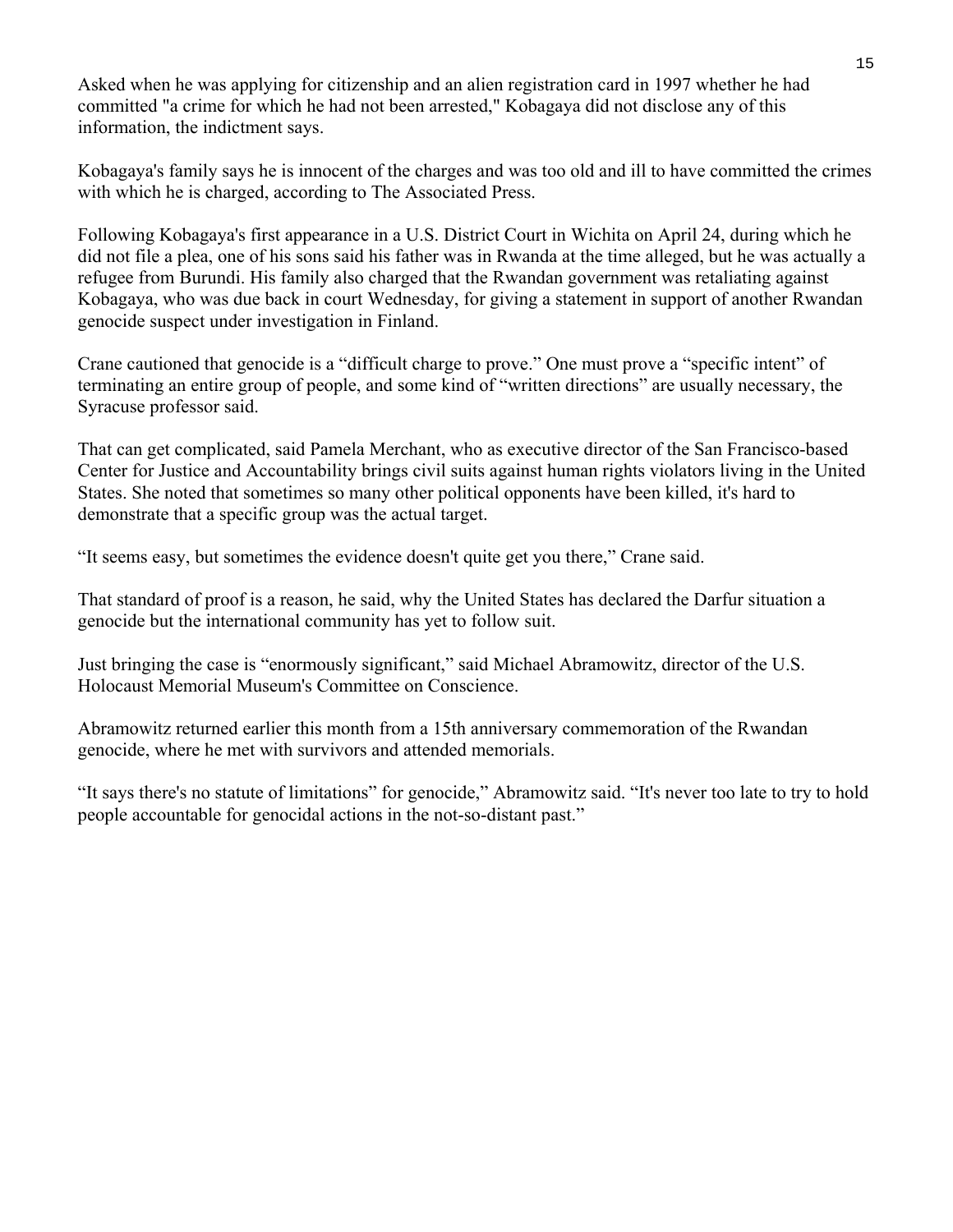# AllAfrica.Com Wednesday, 29 April 2009

# **Africa: Reforming Security Forces**

In Africa's new democracies, reformers are seeking to create armies that protect civilians and uphold human rights.

"Liberia is building a new army and we are very strict regarding its standards," says Lieutenant Eric Dennis, who teaches international humanitarian law to recruits. In a country where previous armies - government and rebel alike - committed widespread atrocities, he hopes to help build a new institution that "will never tarnish the image of our army and our country. We want an army of professional soldiers."

Recruitment for the new army began only in 2006, and its 2,000 troops - some 100 of whom are women - are still being trained. Liberians are cautiously optimistic. A February 2008 opinion survey found that 55 per cent of Liberians polled expressed confidence in the army. That was less than the level of confidence in the national government and election system, but more than for the country's banks or courts.

A few thousand kilometres away, in the Democratic Republic of the Congo (DRC), creating a new military is proving to be a more troubled process. Although UN peacekeepers and European advisers have sought to professionalize the force, there still have been incidents, especially in the troubled eastern provinces, of looting, rape and other abuses by troops.

"We soldiers are a reflection of the people, and therefore we must conduct ourselves so that the people see themselves in their army," Lieutenant Colonel Georges Mukole told a group of Congolese officers. But that image, he admitted, is still "being fashioned."

From South Africa to Burundi and Côte d'Ivoire, a number of other countries in Africa are also seeking to restructure and professionalize their armies, police and intelligence services. The process is fraught with difficulties, but is increasingly seen as vital for the continent's long-term peace and stability.

The momentum for such reform is growing as more countries seek to consolidate democracies or rebuild after debilitating wars, notes Major General Carl Coleman, a former commandant in Ghana's armed forces. Previously, political elites used their armies and police primarily to maintain power, "without any regard for the people that they governed," he told Africa Renewal in an interview at the Accra, Ghana, offices of the African Security Dialogue and Research (ASDR), a pan-African non-governmental think tank, where he is now a senior analyst. But in Africa's new democracies, "security" is now being redefined to place "people at the centre."

### **From problem to solution**

For too long, General Coleman and others have pointed out, Africa's militaries, police and intelligence agencies were a major source of conflict and insecurity for ordinary Africans. Sometimes poorly paid, their ranks robbed and extorted civilians simply to get by. Presidents and other politicians used their armies to put down popular protests or eliminate rivals. And frequently, military commanders staged coups to take the reins of power themselves.

In a January 2009 ceremony, more than 100 new female police officers take their oaths in Liberia.

In Africa, as elsewhere, says UN Secretary-General Ban Ki-moon, "Security forces that are untrained, ill equipped, mismanaged and irregularly paid are often part of the problem, and perpetrate serious violations of human rights."

With little civilian oversight or public accountability, soldiers and police routinely were able to get away with the worst abuses. In some countries, notes retired Major General Ishola Williams, secretary-general of the Nigerian chapter of the anti-corruption advocacy group Transparency International, security institutions became part of a "culture of impunity and violence."

In a number of countries that have emerged from civil wars or long periods of dictatorship, reformers are seeking to break with the past. Usually as part of broader moves to democratize political systems, they have taken steps to restructure their security forces and subject them to the control of elected civilian governments.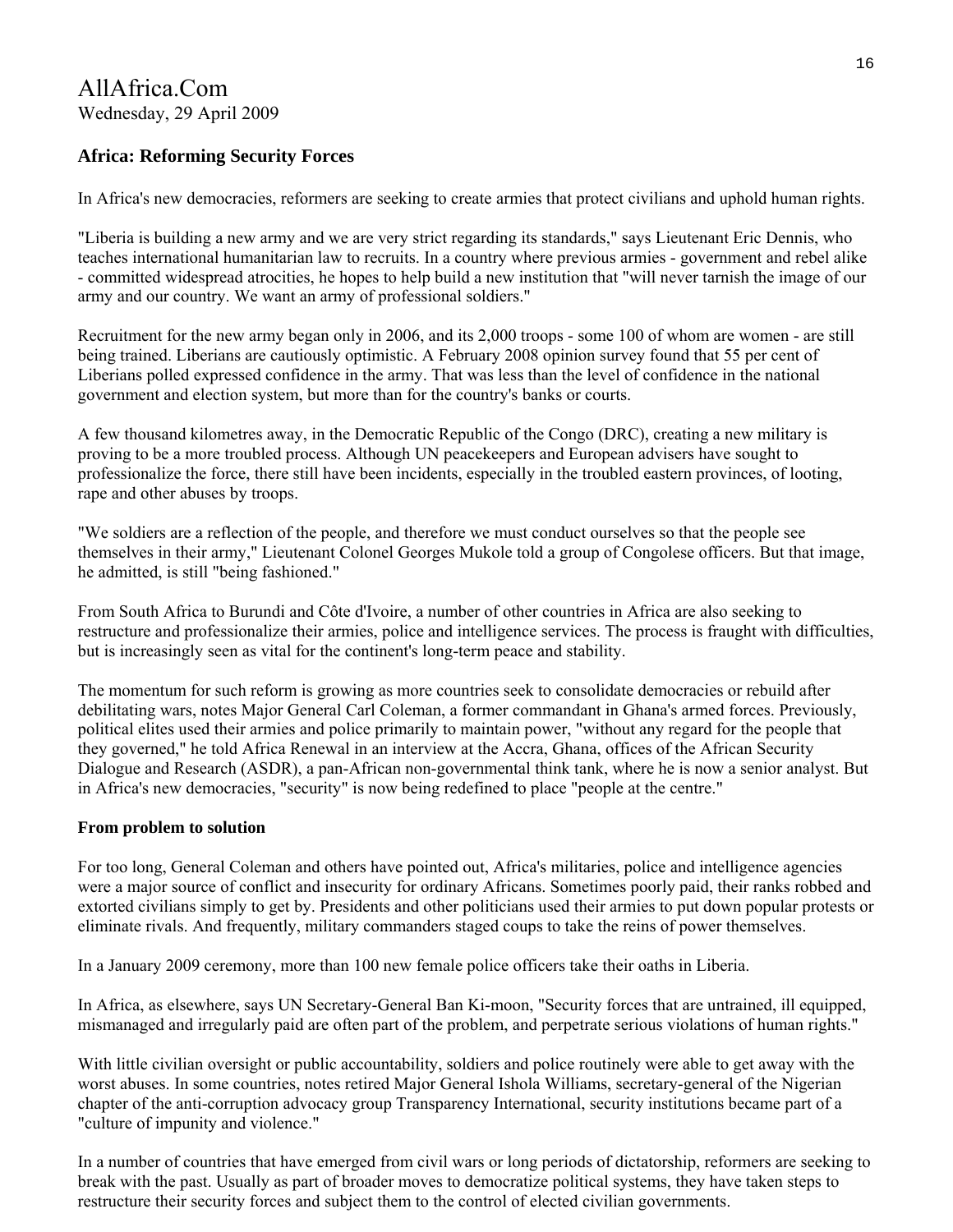"Security sector reform" (SSR) is the term most commonly used to describe such initiatives, although there are others. Whatever the variant, the concept of "security" extends beyond just "hard-core" institutions, such as the army and police, explains General Coleman. Preferably, the courts, prison systems and civilian oversight bodies, such as government ministries and parliament, should also be part of the reform process. "All of it is intertwined. You can't do one to the neglect of the other." The ultimate aim, he says, is to ensure the creation of security forces that guarantee "the protection of the ordinary person."

#### **Emerging from war**

Most African countries could use some degree of security reform, argues Kwesi Aning, head of the conflict prevention department of the Kofi Annan International Peacekeeping Training Centre (KAIPTC) in Accra, which instructs military and police personnel from across the continent. Even in Ghana, he told Africa Renewal during an interview at his KAIPTC offices, the army and police do not coordinate very well in handling local disputes, as in Ghana's strife-ridden Bawku region in the north. "Even in non-conflict societies, there is a need for much more effective oversight of security institutions, and for coordinating and consultative mechanisms."

However, the impetus for fundamental reform has usually been greatest in countries just coming out of war. In Sierra Leone, efforts to restructure the national army began in 2000, even before that country's decade-long civil war came to an end the following year. With significant funding from the UK and under the command of British officers and technical experts, the programme sought to restructure the armed forces from top to bottom.

The military was especially weak at the command level, with many of the most professional officers either dead or in exile, "so we had to grow this almost from scratch," Major General Jonathon Riley, the UK commander, later recalled. Meanwhile, the UN's peacekeeping mission helped to train the police.

The situation in Sierra Leone has remained relatively calm since then, including during the sharply contested election of September 2007. Not only did the security forces not interfere on behalf of the ruling party, as had happened frequently during the period from the 1960s through the 1980s, but they supported a smooth transition in power after the opposition won. Currently, the authorities are planning to reduce the army's size from 10,000 to 8,500.

In Angola, after nearly a quarter-century of civil war, peace was finally established in 2002. Tens of thousands of fighters from both sides of the conflict were disarmed and demobilized. Significant forces from the former rebel group were incorporated into the national army, and one national police force was created.

Burundi's national army and police were restructured in stages, after opposing armed factions in that country's civil war signed an initial peace agreement in 2003. Numerous government and insurgent combatants were demobilized, but many former rebels were also incorporated into the regular security forces. Plans to reduce the combined strength of the army and police from 25,000 to 15,000 have stalled since April 2008, however, as another rebel faction awaits incorporation.

In Côte d'Ivoire, a peace agreement in 2007 established a new coalition government and outlined plans for reintegrating the country, creating a unified army and holding national elections. But the disarmament and demobilization of combatants has proceeded slowly, and differences have arisen over how to forge a unified national army and police force.

Plans for security reform have also been discussed in a number of other countries, including the Central African Republic and Guinea-Bissau. But continuing political instability, reflected most dramatically by the killings of Guinea-Bissau's president and army commander in early March, has forestalled serious restructuring.

And in countries where some security reform measures have been initiated, they usually have not been well coordinated with other post-conflict steps, such as disarmament, demobilization and reintegration (DDR) programmes for ex-combatants seeking to return to civilian life (see Africa Renewal, October 2005 and October 2007). At a June 2007 international conference on DDR organized by the UN Office of the Special Adviser on Africa, an entire session was devoted to promoting better coordination between DDR and SSR operations.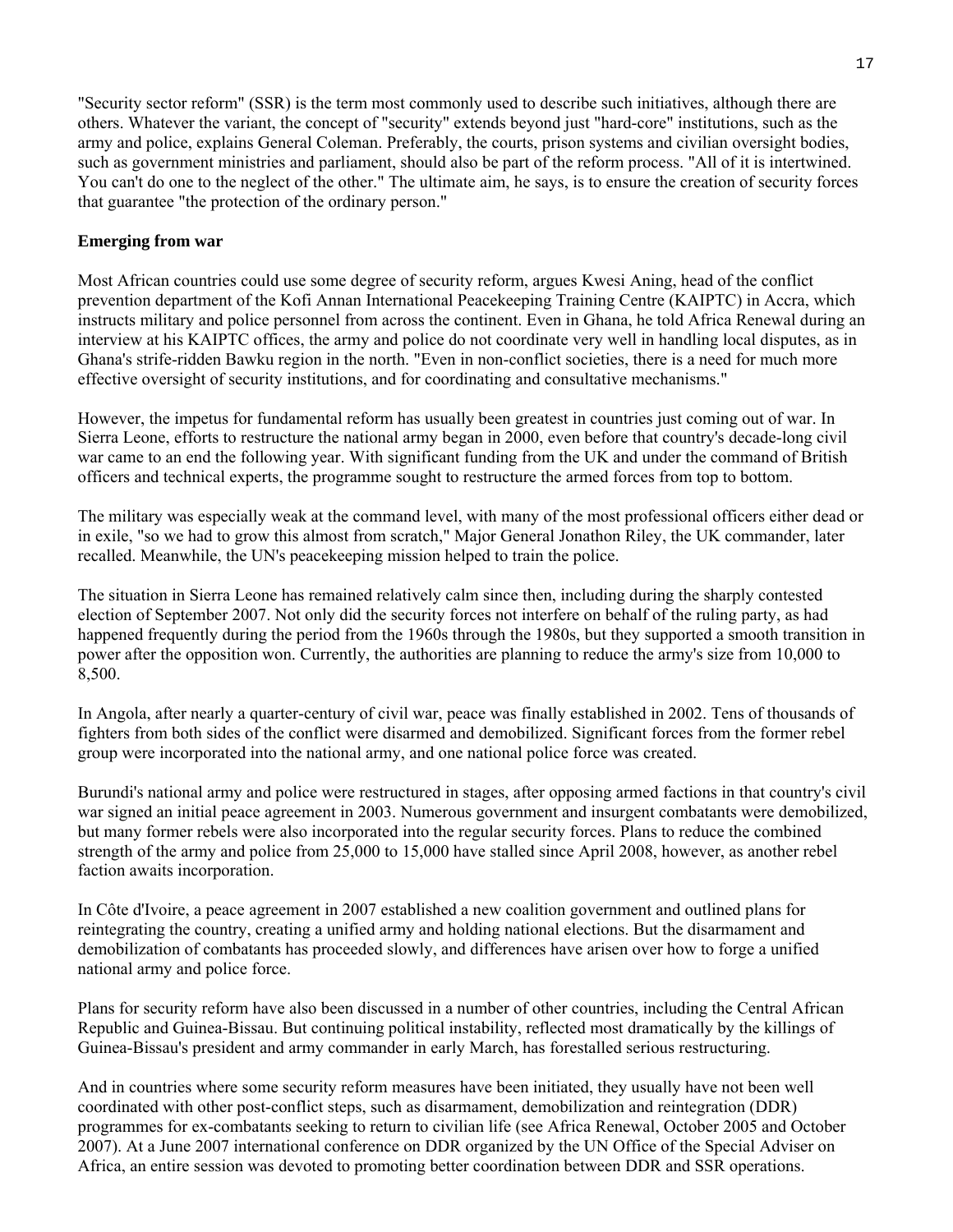#### **South African transformation**

One of the most far-reaching and successful military restructurings in the continent took place in South Africa. It was so fundamental and sweeping that South Africans prefer to call it a "transformation," not just a reform. Previously the South African army, supported by several pro-government ethnic "homeland" military forces, concentrated on defending the country's white supremacist political system against movements for liberation among the African majority. But with the end of apartheid and the first democratic election in 1994, virtually all government institutions were slated for overhaul.

South African peacekeeping troops in the Congo: After a thorough restructuring, South Africa's armed forces are now oriented towards defending democracy at home and peace abroad.

The guiding principle of South Africa's new approach, according to a 1995 defence strategy, was to ensure that the military, police and other security institutions took as their "paramount concern" the "security of people," to protect their freedom, peace and safety. Not only was that orientation radically different from that of the previous security system, it could only be realized through changes to these institutions' "racial, ethnic, geographic and gender composition," notes Major General Roland de Vries, a key figure in the early defence transformation process.

Accordingly, a new South African National Defence Force (SANDF) was created, starting in 1994, through the integration of seven different armed forces: the guerrilla wing of the victorious African National Congress (ANC), a smaller liberation group, the regular army of the previous regime and four "homeland" armies. That process was accompanied by steps to strengthen civilian control, including the establishment of parliamentary oversight and the "demilitarization" of the Ministry of Defence. The country's various police forces were similarly unified, as was the court system.

With further restructuring and training in subsequent years, the SANDF and the national police have been crafted into highly professional forces dedicated to combating crime and other forms of insecurity at home and contributing to African and international peacekeeping operations abroad. According to the late Colonel Rocky Williams, a former commander in the ANC's military wing, a number of factors contributed to the relative success of this transformation: a strong state, a robust economy and "the fact that South Africans themselves managed the transition."

#### **Congolese minefield**

As in South Africa, the conflict in the DRC ended with an agreement among the belligerents to bring their forces together into a new national army. But the results so far have fallen short. As Congolese Minister of Defence Charles Mwando Nsimba acknowledged in January, the army remains riddled with "widespread indiscipline at all levels, links with criminals, violence against women and the diversion of soldiers' pay."

The war in the DRC had been especially destructive, and it was also complex, involving numerous domestic factions and the armies of a half-dozen neighbouring states. In 2002 the main contenders signed a peace agreement. It established a power-sharing transitional government and included a commitment by the factions to demobilize some troops and merge the rest into a single army. After some delays, the country's first democratic elections were held in 2006.

The new constitution specified that "the armed forces are republican. They are at the service of the entire nation." According to Professor Mwayila Tshiyembe, a Congolese expert in international and military affairs, this notion of an army that does not only protect the government, but that also "defends democracy" and "guarantees the security of people and property," was the most innovative idea to come out of the peace accords.

Unfortunately, during the transition period partisan infighting led each faction to exaggerate the numbers of its troops. Many of these numbers were actually fictitious. Surveys by South African and European advisers later eliminated 130,000 "ghost soldiers" from the initial rolls of 340,000. Some 75,000 real troops were also subsequently demobilized.

More seriously, there was very little screening of troops. They included commanders of factions suspected of war crimes, and their patterns of behaviour have carried over into the new army.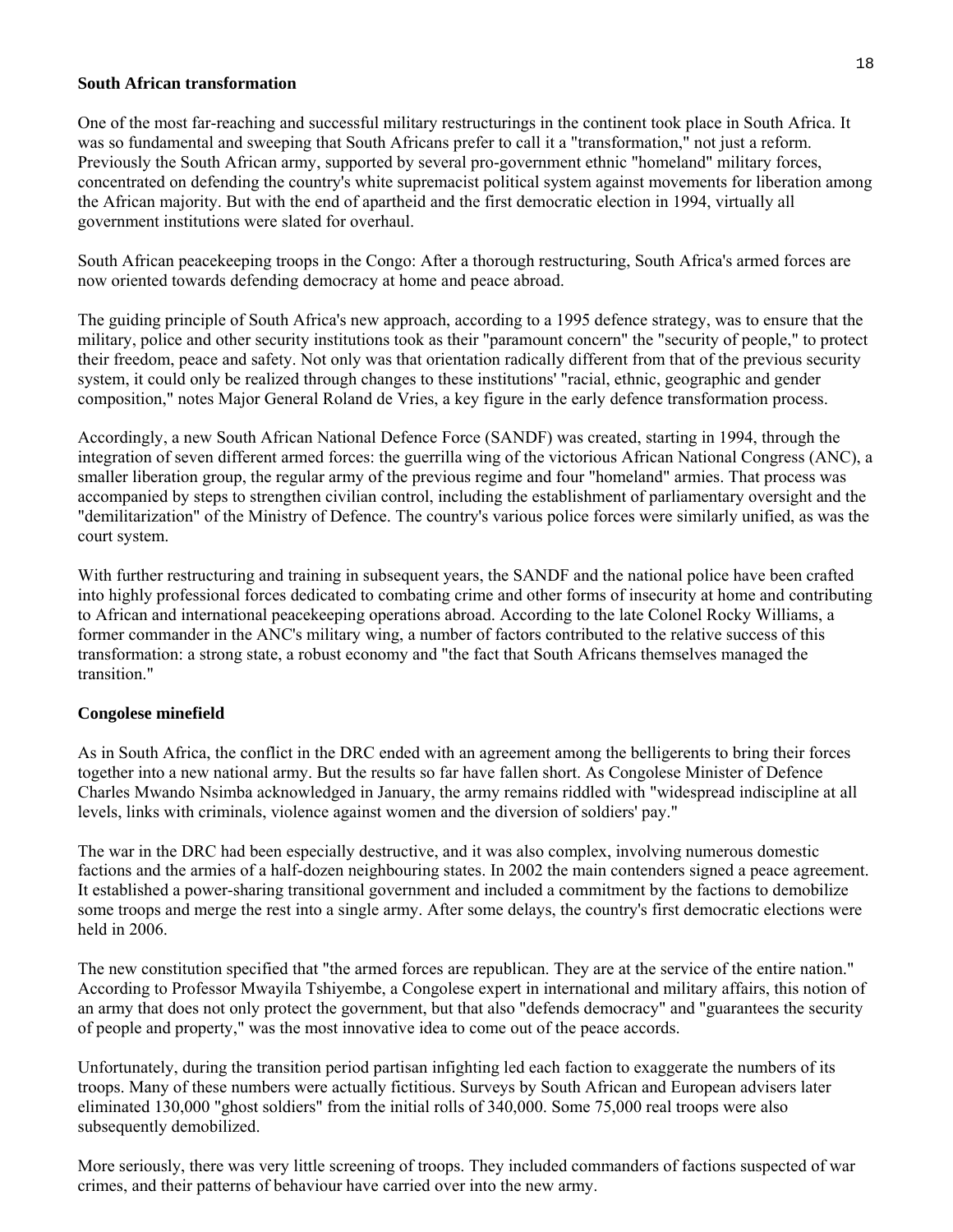#### **Unsteady 'integration'**

Creating unified structures for the new army proved especially troublesome. In theory there were to be 18 "integrated" brigades, in which troops from the different factions were merged, retrained and then posted to areas outside their home zones. This process, known by the French term brassage ("intermixing"), was intended to break down the old chains of command and forge loyalty to the new national institution.

A UN peacekeeper instructs Congolese troops: Training has also sought to promote human rights awareness and counter sexual violence.

General Gabriel Amisi, head of the army's ground forces, told assembled troops in August 2008 that they should not resist serving outside their home areas. "There are no soldiers of Katanga or soldiers of Kivu. You are all troops in a national army."

But some did not see it that way, especially in the eastern DRC. General Laurent Nkunda, a civil war commander, initially brought his troops into the army, but resisted their full integration or deployment to other areas. He claimed they had to remain in North and South Kivu to defend his ethnic group. As tensions revived, troops loyal to General Nkunda's Congrès national pour la défense du peuple (CNDP) deserted their "integrated" brigade in 2006 and resumed armed actions, including against government forces.

With such incidents in mind, Lieutenant General Babacar Gaye, force commander of the UN Mission in the DRC (MONUC), remarked to Africa Renewal in 2007 that the decision at the peace talks to amalgamate the different groups into a single army "was a really good idea" for ending the war. "But unfortunately, it didn't produce a good military."

In October 2008 fighting between the national army and General Nkunda's CNDP escalated into major confrontations. Some army units rapidly crumbled, and only a prompt deployment of MONUC peacekeepers prevented General Nkunda's fighters from taking Goma, the capital of North Kivu.

General Nkunda was arrested in Rwanda in late January, paving the way for a ceasefire. The government started talks with the remaining CNDP forces on their incorporation into the army. Father Apollinaire Malumalu, a leading Congolese mediator, welcomed the integration move as a possible step towards peace. But he also insisted that protecting civilians must come foremost and cautioned the authorities to not "fall into the errors of the past."

UN Secretary-General Ban, during a visit to the eastern DRC at the beginning of March, also urged care. He cautioned that no one accused of sexual violence "be integrated into the national army or police."

Meanwhile, MONUC instructors and other experts have stepped up the professionalization of the army's integrated brigades, in addition to improving the discipline of the national police. Hundreds of army officers have been trained in civilian-military relations and combating sexual violence. Enhancing the military's public image somewhat, hundreds of troops of the army engineer corps have been mobilized for reconstruction projects, to rebuild roads, bridges and other essential infrastructure.

The abuses by government troops during the Kivu fighting have also met with a prompt response. A number of soldiers and officers were tried and sentenced by military courts, some to life in prison. The army prosecutor in Goma reported in December 2008 that some 400 troops were under detention awaiting trial. There have been several cases elsewhere in the country, including of officers accused of embezzlement.

At a January seminar on reforming the army and police, Minister of Justice Luzolo Bambi Lessa emphasized the need to strengthen both the chain of command and the military courts in order to "quickly eradicate the flaws of corruption, embezzlement of state funds, sexual violence and violence against vulnerable civilians." The Congolese national police force has adopted a guiding "vision" statement committing the police to protect human rights in the country and vowing to sanction any police personnel who engage in abuses.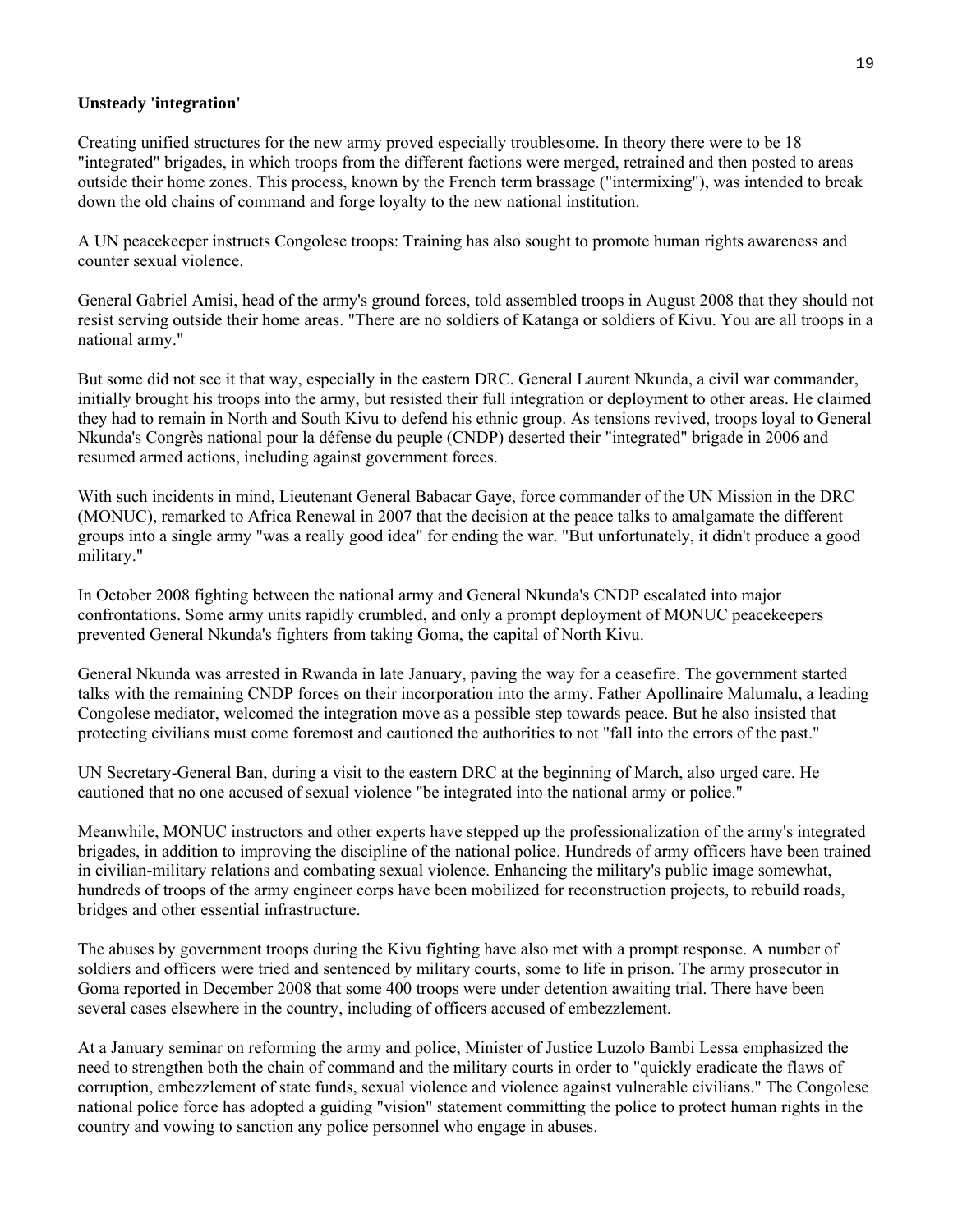#### **Liberia: small and professional**

Like the DRC, Liberia suffered through years of devastating war, with numerous armed factions vying against each other. And as in the Congo, multiparty negotiations in 2003 established a transitional government in which most of the main groups were represented.

But there was one crucial difference: the peace agreement did not call for amalgamating the existing groups into a single army, but essentially for fashioning an entirely new armed forces. While the US was asked to "play a lead role" in training the new military, peacekeepers of the UN Mission in Liberia (UNMIL) took on the restructuring and reforming of the national police.

The building of a new army did not actually begin until 2006, after democratic elections replaced the coalition transitional administration with a new government headed by President Ellen Johnson-Sirleaf. By that point, more than 100,000 fighters from the old factions had gone through a disarmament and demobilization programme directed by UNMIL. More than 14,000 more were slated for demobilization from the old national army and the Ministry of Defence.

The peace accord had stipulated that the soldiers of the new Armed Forces of Liberia "may be drawn from" the previous armed groups, but as individuals and only if qualified. When recruitment began in January 2006, more than 12,000 Liberians applied - for a force of just 2,000 troops.

The selection criteria were very rigorous. To be accepted, applicants not only had to be physically fit, but needed to have had at least 12 years of schooling. "Vetting" panels assessed each candidate's suitability. This included eliminating anyone involved in past human rights abuses. Recruiters travelled to the candidates' home communities to verify their records and encouraged the public to come forth with information about them. Ultimately, threequarters of all applicants were rejected. More failed the initial training courses.

The recruitment drive also sought some ethnic and geographic balance, contrary to previous military forces, which often favoured one ethnic group or another. The government hoped that 20 per cent of the recruits would be women, but could not find enough applicants - the proportion is currently around 5 per cent.

#### **For transparency and ownership**

While many Liberians applaud the goal of building a professional army that will not prey on civilians, certain aspects of the initiative have stirred controversy. A number of security analysts have questioned the decision to build an army of just 2,000 troops. That may be sufficient in the short term, while UNMIL continues to maintain basic security, but what happens when the peacekeepers leave? Will such a force be able to contain a new insurgency or guard Liberia's borders, in a region that has known numerous wars and conflicts?

According to Thomas Jaye, a senior researcher at the KAIPTC who prepared an assessment for Liberia's Governance Reform Commission, "the decision to train 2,000 soldiers for the army was influenced by the purse and not by any threat assessment." General Coleman of the ASDR, referring to donor-directed security reform initiatives more generally, said: "They want to see it done, but they want to do it only cheap."

The US government's decision to subcontract the training of the new army to two private US security companies has also brought criticism, in part because the details of those contracts are secret. "A lot of money has been spent," President Johnson-Sirleaf told researchers for the International Crisis Group, a non-governmental think tank based in Brussels. "We do not know what on. There's simply not enough transparency and accountability in the way this money is spent."

Some also point to the absence of public consultations to help identify Liberians' views about the types of security structures they would like. The Governance Reform Commission, which advises the government on broad reform initiatives, has expressed concern over "the lack of participation of civil society and the national legislature in the SSR process."

Amos Sawyer, head of the commission and a former interim president, notes that technical training, however proficient, will not by itself create the kind of army Liberia needs. He recalls that "every armed group that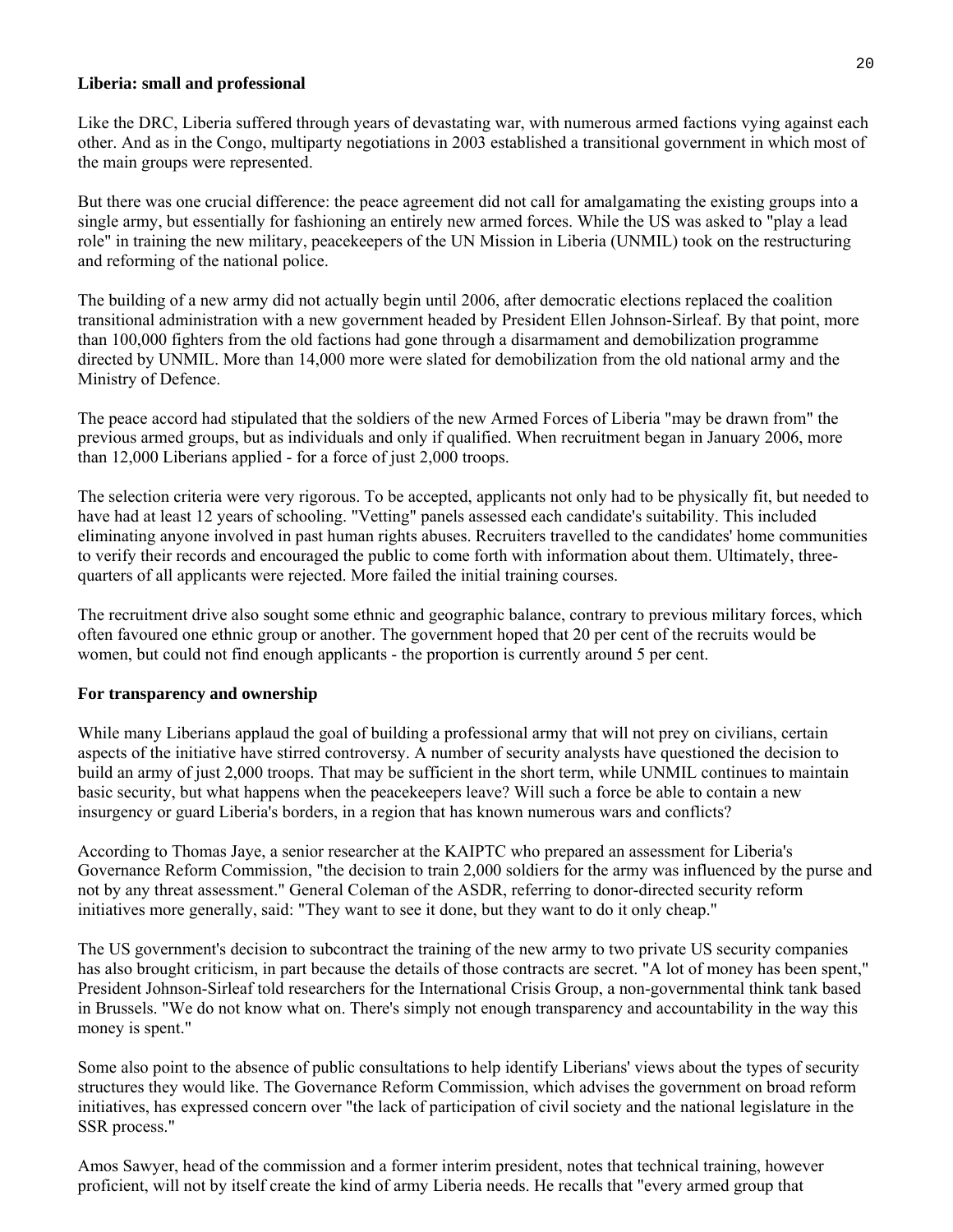plundered Liberia over the past 25 years" had troops that were trained by US experts. The real problem was political. To ensure that the new army and other institutions are under effective political control and serve the interests of the nation, his commission insists on more "local ownership" of security reform efforts.

#### **Widening the debate**

That is an issue that extends well beyond Liberia. Proponents of reform generally agree that broad national consultations should help shape SSR programmes and build public support for them. But in the difficult conditions that usually prevail after war, when new governments are struggling to get on their feet and address the many challenges of economic and social recovery, public discussions on military or police reform have been rare.

Security reform advocates argue that government officials and military commanders in Africa should no longer be suspicious of public scrutiny of security arrangements. Similarly, General Coleman of the ASDR urges African civil society groups to become more actively engaged. "Civil society has a critical role to play," he says. But to avoid stirring resentment, he adds, they should proceed with some tact, "without being too hard on the government and without appearing to be the tool of an external [donor] agency."

The UN, which is working to better coordinate its own support for security reform efforts in Africa and other parts of the world, seeks to promote wide consultations. "SSR models are too often imposed by external actors," says Assistant Secretary-General Dmitry Titov, who heads the peacekeeping department's Office of the Rule of Law and Security Institutions. "Should we not focus on the end recipients of SSR, that is, the population, the societies and governments living in insecurity? Shouldn't it be their ambitions and vision driving SSR efforts?"

Africa itself must take greater initiative, insists Major General Martin Agwai, a Nigerian officer who served as deputy force commander of the UN peacekeeping mission in Sierra Leone. "African nations must stand up and accept the torch of responsibility for transforming their own security sectors," he argued in 2003. "Africans must kick-start this process themselves, and the assistance of the broader international community will follow."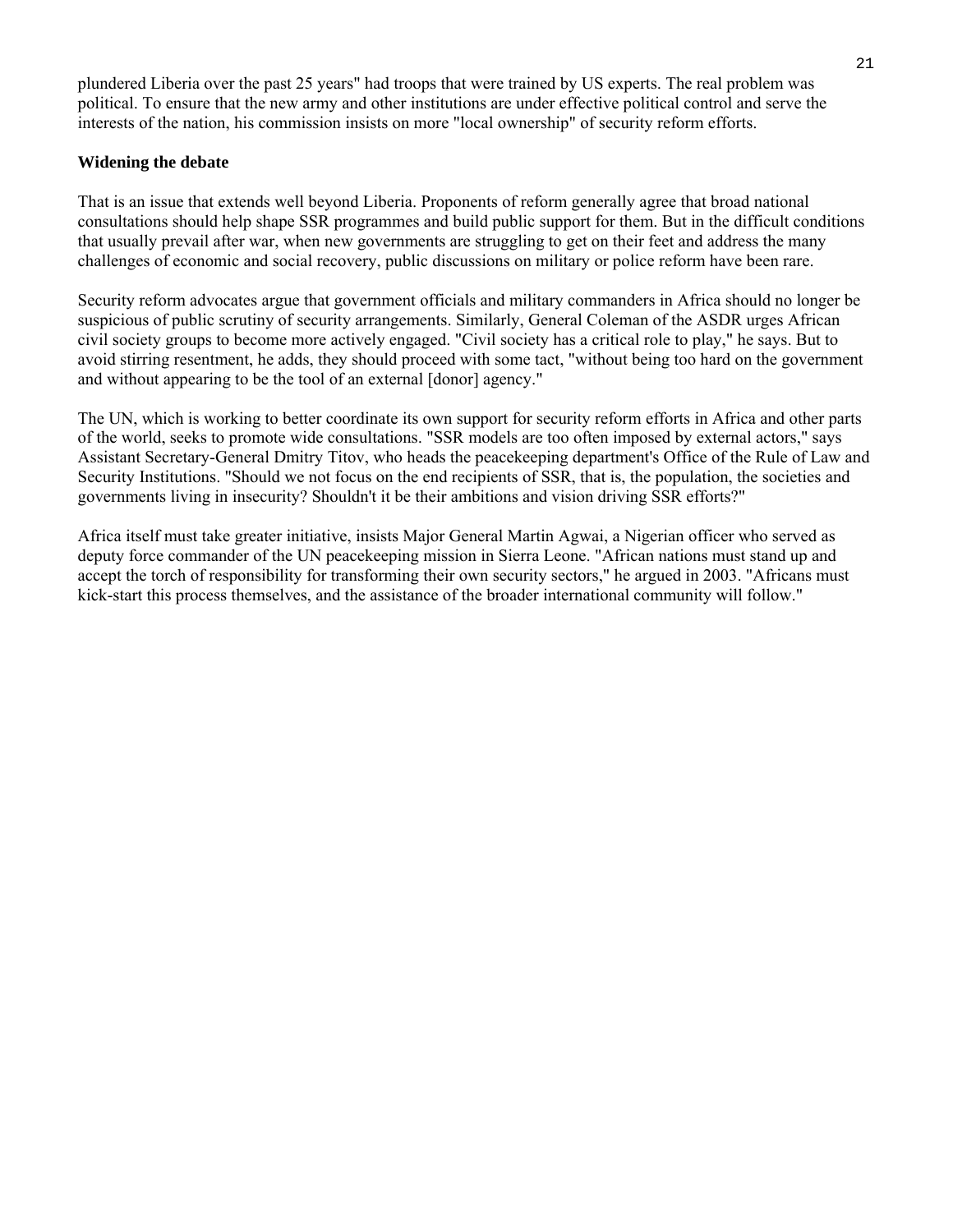BBC Online Friday, 1 May 2009

# **Special courts for Gujarat riots**

India's Supreme Court has ordered the establishment of five special courts to try cases related to communal riots in the state of Gujarat in 2002.

The fast-track courts, which will hold daily hearings, will be set up in Ahmedabad, Anand, Sabarkanta, Mehsana and Gulbarg districts.

Activists and the National Human Rights Commission (NHRC) wanted the trial to be held outside Gujarat.

The trial was halted in 2003 after allegations of witness intimidation.

More than 1,000 people, mostly Muslims, died in the riots which began after 60 Hindus died in a fire on a train.

The cause of the fire has never been clearly established.

Hindu groups alleged that it was started by Muslim protesters, but an earlier inquiry said it was an accident.

# **'Best Bakery case'**

A three-judge bench, headed by Justice Arijit Pasayat, ruled on several petitions filed by the NHRC and various non-governmental organisations and riot victims.

The court constituted a Special Investigation Team (SIT) on 24 March last year to inquire into the riot cases.

The court said it decided to set up the fast-track courts on the basis of the recommendations made by the probe team.

The NHRC and activists wanted the cases transferred out of Gujarat in 2003 after a court in the state acquitted 21 men accused in what is known as the "Best Bakery case".

Fourteen people, including 12 Muslims, died in the arson attack on the Best Bakery in the city of Baroda, in Gujarat.

In 2004, the Supreme Court ordered a retrial in the case and in 2006, nine people were finally convicted and sentenced for life in jail.

On Tuesday, the Supreme Court ordered that the role of Gujarat Chief Minister Narendra Modi, a leading member of the Hindu nationalist Bharatiya Janata Party (BJP), should be investigated.

In particular the team has been told to investigate the murder of a senior Muslim politician from the Congress party, Ehsan Jafri, and nine other specific cases.

22

**mostly Muslims** 

**The riots left at least 1,000 dead -** 



**Mr Modi has always denied wrongdoing**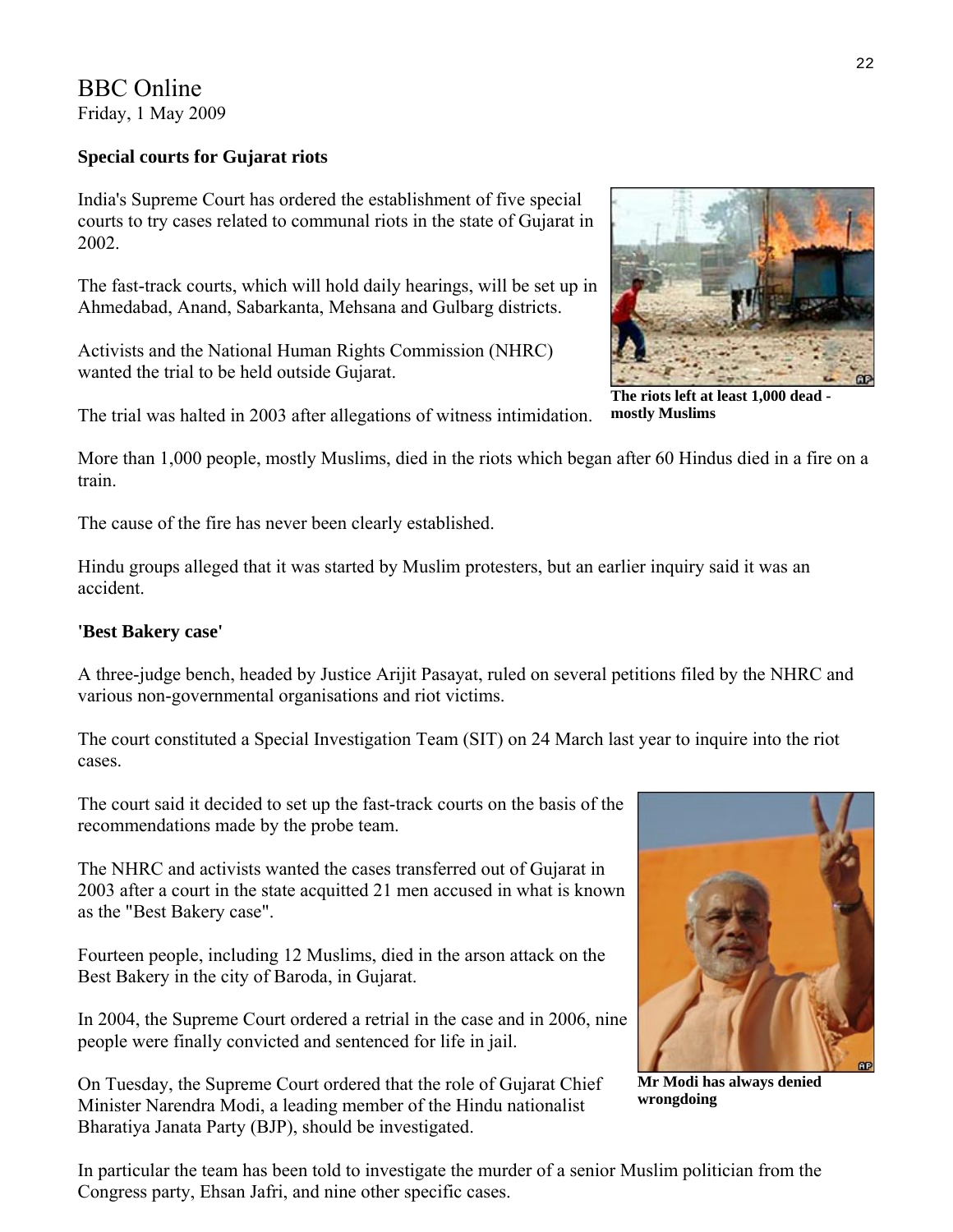The court was acting on a petition filed by Mr Jafri's widow.

Narendra Modi is one of more than 60 people who have been named as co-accused.

In the past the Supreme Court has criticised the government of Gujarat for failing to protect its Muslim citizens.

Mr Modi's supporters have always said he could have done little under the circumstances to prevent the violence.

Last year, a commission of inquiry set up by the state government exonerated Mr Modi over the riots.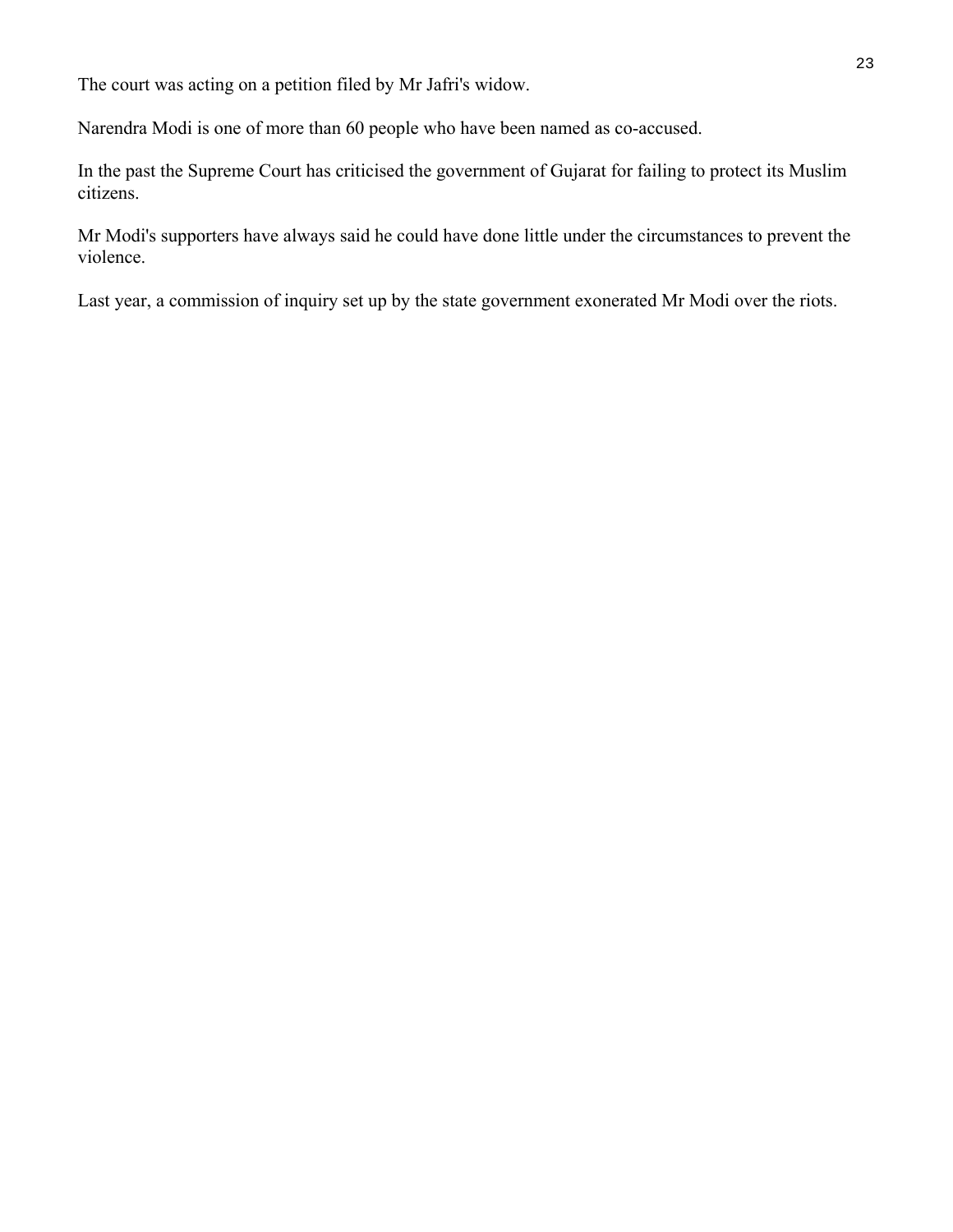# The Christian Science Monitor

Thursday, 30 April 2009

### **Spanish judge opens Guantánamo investigation**

Baltasar Garzón is bringing the case based on 'universal jurisdiction,' in which serious crimes can be tried outside national borders.

By Robert Marquand | Staff writer of The Christian Science Monitor

Berlin - Spanish investigative judge Baltasar Garzón, known in international legal circles for his efforts to extradite Chilean dictator Augusto Pinochet, said Tuesday that he will open a preliminary investigation into the creation of the Guantánamo camp.

If followed through, the investigation could bring out in a European court many of the materials already uncovered in the United States – through congressional committee hearings, recently declassified CIA memos, and media outlets – on the sanctioning of extreme methods of interrogation that have widely been called "torture."

Judge Garzón, known as "the superjudge" in Spain for his high-profile indictments, appears to be focused less on those in the US who carried out extreme measures, and more on the conceptual legal "framers" of then-secret memos that enabled the interrogations.

The scope of Garzón's filing includes "any of those that executed and/or designed a systematic plan of torture or cruel, inhuman, and degrading treatment of the prisoners [at Guantánamo] that were under their custody."

Sources familiar with the case say that pressures by the Spanish government to slow or stop Garzón are intense, and that Spanish justice officials and even Garzón himself would prefer that the US administration carry out a serious investigation in line with the requirements of the 1984 Convention on Torture (of which the US is a signatory), which demands such an inquiry.

The legal basis for the case is known as "universal jurisdiction," in which heinous crimes can be tried outside national borders; Indeed, a US court in New York this January exercised universal jurisdiction in a torture case involving Roy Belfast Jr., the son of Charles Taylor, the former Liberian dictator.

The situation highlights a White House trying to show the world a different face of America in the area of rule of law, moral authority, and that wants to "lead by example," as President Obama has said – but without adding to an already toxic controversy on the US domestic political scene.

The Garzón notice came as US Attorney General Eric Holder was on a five-day visit to Europe to set a new tone from the Justice Department on cooperation with European allies, and to seek help in placing some 30 Guantánamo detainees that, it says, are ready for release. Mr. Holder told reporters in Berlin that Guantánamo had made the US and its allies "less safe" since the introduction of practices like waterboarding, which he has described as an unambiguous form of torture and "a chief recruiting tool" among terror cells.

Most European leaders are eager for good relations with the Obama administration at a time of war in Afghanistan and an economic crisis, and, if anything, are sending signals to their independent judiciaries not to push prosecutions of Bush administration officials that could create problems for the new president.